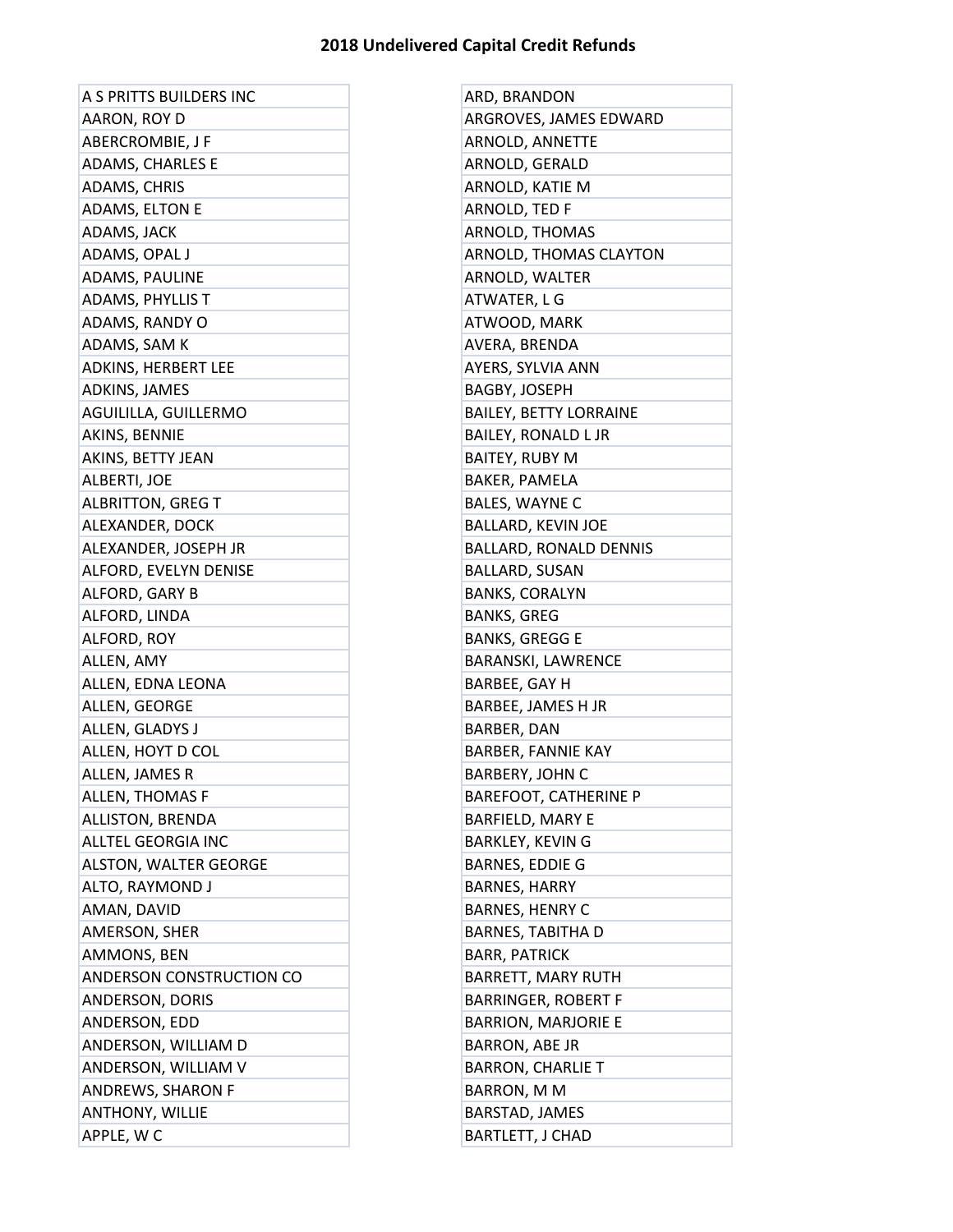÷.

| <b>BARWICK, LONNIE</b>          | <b>BLANE, LAJUANA T</b>       |
|---------------------------------|-------------------------------|
| <b>BASS, HALEY D</b>            | <b>BLANEY, JOHN J</b>         |
| <b>BASS, JANICE</b>             | <b>BLECKLEY, JULIUS L</b>     |
| <b>BASS, KEITH O</b>            | <b>BLIXT, DARLENE P</b>       |
| <b>BASSETT, ROBERT F</b>        | BLOODWORTH, CHARLIE W         |
| <b>BATCHELOR, VT</b>            | <b>BLOODWORTH, LAWRENCE J</b> |
| <b>BATES, DUSTIN</b>            | <b>BLOUNT, CLARK</b>          |
| BATES, JOE E                    | BOGAN, ALETHEA M              |
| <b>BATES, MERLE</b>             | <b>BONEY, RENE F</b>          |
| <b>BATTLE, NEVILL</b>           | <b>BONILLA, RAMON</b>         |
| <b>BATTLES, HARLEY O</b>        | <b>BORONKAS, ROBERT W</b>     |
| <b>BAUCH, ALEX G</b>            | <b>BOSTWICK, MARK Z</b>       |
| <b>BAXLEY, ROY L</b>            | <b>BOURQUE, ALICIA</b>        |
| <b>BEARD, TOMMY</b>             | <b>BOURQUE, DENNIS C</b>      |
| <b>BEASLEY, DOROTHY</b>         | <b>BOURQUE, JASON M</b>       |
| BEASLEY, JESSIE L JR            | <b>BOUTWELL, JAMES M</b>      |
| BEASLEY, LEE JR                 | <b>BOWLING, RICHARD R</b>     |
| BECKHAM, CHARLENE M             | <b>BOYD, MARVIN</b>           |
| <b>BECKHAM, JERRY</b>           | BOYER, MALINDA A              |
| BECKOM, TAMMY                   | <b>BRADBURY, LOY R</b>        |
| <b>BEDINGFIELD, STACY DIANE</b> | <b>BRANDON, ROBERT DBA</b>    |
| BEDSOLE, J M                    | <b>BRANNON, CLIFFORD T</b>    |
| BEELAND, GERALD T JR            | <b>BRANNON, PHYLLIS</b>       |
| <b>BELANGER, ROCK</b>           | BRAY, EDWARD SCOTT            |
| <b>BELL, ELTORA</b>             | <b>BRAY, TILLMAN JR</b>       |
| <b>BELL, GREGORY R</b>          | BREWSTER, BLAKE MRS           |
| <b>BELL, LATRICA B</b>          | <b>BRIDGES, CAROLYN</b>       |
| <b>BELL, WILLIAM L</b>          | BRITTIAN, LEILA M             |
| <b>BENDELL, RON</b>             | <b>BROCK, REECE A</b>         |
| <b>BENNETT, HUGH</b>            | <b>BRONNER, JOSEPH</b>        |
| BENNETT, LEONARD P SR           | <b>BROOKS, ANNE O</b>         |
| <b>BENTON, MICHAEL E</b>        | <b>BROOKS, KENNETH</b>        |
| <b>BEOHM, ERIC</b>              | <b>BROOKS, PAMELA</b>         |
| <b>BERNHARD, DEBBIE</b>         | <b>BROOKS, THOMAS S</b>       |
| BERRY, MARY NELL                | <b>BROWN, AMY L</b>           |
| <b>BEST ASSETS CITI WEST</b>    | <b>BROWN, CATHLEEN S</b>      |
| <b>BEST, FLORENCE DBA</b>       | <b>BROWN, CHRISTOPHER</b>     |
| <b>BETSILL, MICHAEL</b>         | <b>BROWN, CLAUDE S III</b>    |
| <b>BIRTCIL, TIMOTHY C</b>       | <b>BROWN, ELIZABETH C</b>     |
| <b>BISHOP, DONALD R</b>         | <b>BROWN, EMMETT</b>          |
| <b>BISHOP, TOMMY W</b>          | <b>BROWN, GEORGE</b>          |
| BITNER, JOHN BALDWIN ESTATE     | BROWN, JACK W                 |
| <b>BLACK, EDNA D</b>            | BROWN, JAMES LESLIE           |
| BLACKBURN, KAREN VIOLA          | <b>BROWN, JASON L</b>         |
| <b>BLACKMON, EMMA</b>           | BROWN, JIMMY W                |
| <b>BLAIR, ANGELA MICHELLE</b>   | <b>BROWN, JOEL</b>            |
| <b>BLAND, DONNA</b>             | <b>BROWN, MICHELE</b>         |

| <b>BLANE, LAJUANA T</b>       |
|-------------------------------|
| <b>BLANEY, JOHN J</b>         |
| <b>BLECKLEY, JULIUS L</b>     |
| <b>BLIXT, DARLENE P</b>       |
| BLOODWORTH, CHARLIE W         |
| <b>BLOODWORTH, LAWRENCE J</b> |
| <b>BLOUNT, CLARK</b>          |
| <b>BOGAN, ALETHEA M</b>       |
| <b>BONEY, RENE F</b>          |
| <b>BONILLA, RAMON</b>         |
| <b>BORONKAS, ROBERT W</b>     |
| <b>BOSTWICK, MARK Z</b>       |
| <b>BOURQUE, ALICIA</b>        |
| <b>BOURQUE, DENNIS C</b>      |
| <b>BOURQUE, JASON M</b>       |
| <b>BOUTWELL, JAMES M</b>      |
| <b>BOWLING, RICHARD R</b>     |
| <b>BOYD, MARVIN</b>           |
| BOYER, MALINDA A              |
| <b>BRADBURY, LOY R</b>        |
| <b>BRANDON, ROBERT DBA</b>    |
| <b>BRANNON, CLIFFORD T</b>    |
| <b>BRANNON, PHYLLIS</b>       |
| <b>BRAY, EDWARD SCOTT</b>     |
| BRAY, TILLMAN JR              |
| <b>BREWSTER, BLAKE MRS</b>    |
| <b>BRIDGES, CAROLYN</b>       |
| BRITTIAN, LEILA M             |
| <b>BROCK, REECE A</b>         |
| <b>BRONNER, JOSEPH</b>        |
| <b>BROOKS, ANNE O</b>         |
| <b>BROOKS, KENNETH</b>        |
| <b>BROOKS, PAMELA</b>         |
| <b>BROOKS, THOMAS S</b>       |
| <b>BROWN, AMY L</b>           |
| <b>BROWN, CATHLEEN S</b>      |
| <b>BROWN, CHRISTOPHER</b>     |
| <b>BROWN, CLAUDE S III</b>    |
| <b>BROWN, ELIZABETH C</b>     |
| <b>BROWN, EMMETT</b>          |
| <b>BROWN, GEORGE</b>          |
| BROWN, JACK W                 |
| <b>BROWN, JAMES LESLIE</b>    |
| BROWN, JASON L                |
| BROWN, JIMMY W                |
| <b>BROWN, JOEL</b>            |
| <b>BROWN, MICHELE</b>         |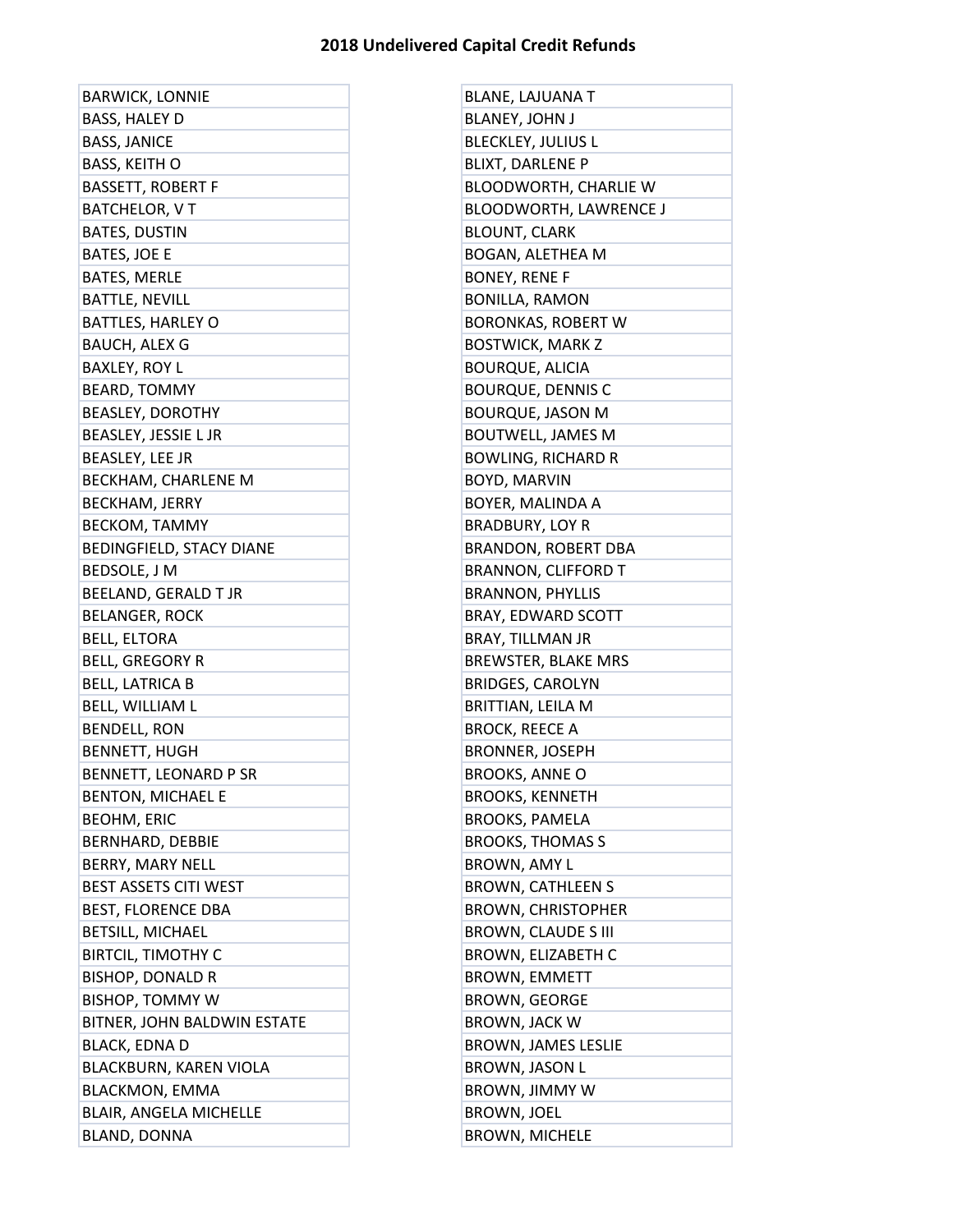| <b>BROWN, ROBERT E</b>            | CALDWELL, INELL P                 |
|-----------------------------------|-----------------------------------|
| <b>BROWN, ROBERT L</b>            | CALDWELL, KEVIN G                 |
| <b>BROWN, ROBERT L</b>            | CALDWELL, WILLIE B                |
| BROWN, ROGER G SR                 | CALHOUN, MARGARET                 |
| BROWN, SARA C                     | <b>CALLAHAN, R KENT</b>           |
| <b>BROWN, SCOTT L</b>             | CALLAWAY, BENNIE                  |
| <b>BROWN, TIM</b>                 | CAMPBELL, DARRELL D               |
| <b>BROWNLEE, ROBERT</b>           | CAMPBELL, JANET M                 |
| BRUNSON, WILLIAM FRANK JR         | CAMPBELL, LISA                    |
| <b>BRYAN, DOUGLAS</b>             | CANDIANO, SHARRIE D               |
| BRYAN, SHAWN DYLAN                | CANNON, WAYNE                     |
| <b>BRYANT, JIMMIE S</b>           | CANTRELL, ANGIE D                 |
| BRYANT, MARTHA A                  | <b>CARESOUTH HOME HEALTH CARE</b> |
| BRYANT, SAMMIE L                  | CARLISLE, MARK                    |
| <b>BRYANT, TOMMIE L</b>           | CARMICHAEL, AMY                   |
| BRYSON, C DALE                    | CARMICHAEL, THOMAS C              |
| <b>BUCHANAN, GAYE</b>             | CARNS, GORDON                     |
| <b>BUCHANAN, JAMES LEON</b>       | CARR, RALPH G                     |
| <b>BUDD, EVELYN</b>               | CARSWELL, TERRY M                 |
| <b>BUILDING RESTORATION GROUP</b> | CARTER, CHARLES L                 |
| <b>BULLINGTON, EDDY</b>           | CARTER, CORA MAE                  |
| <b>BUNN, CARLA</b>                | CARTER, DONNA                     |
| <b>BUNTEN, SHIRLENE</b>           | CARTER, EDWARD MICHAEL            |
| <b>BURDEN, ERIC DONELL</b>        | CARVER, ALINE T                   |
| <b>BURGER, JACOB G</b>            | CASTEEL, CHARLIE                  |
| <b>BURGESS, CHARLES M</b>         | CASTEEL, MARY ANN                 |
| <b>BURNAM, RACHEL</b>             | CASTLEBERRY, HAROLD L             |
| <b>BURNS, ANGELA</b>              | CHAIRMONT, JOSEPH                 |
| <b>BURTON, GARRETT</b>            | <b>CHAMBLISS, WILLIE B</b>        |
| <b>BUSH, ALLENE</b>               | CHANNELL, MARGARET                |
| <b>BUSH, ROSIA</b>                | CHAPMAN, TW                       |
| BUSH, W A                         | CHASON, SUSAN                     |
| <b>BUSSELL, PERRY J</b>           | <b>CHASTAIN, LOUIS RAY</b>        |
| <b>BUSSEY, PINKIE</b>             | CHATFIELD, MIKE L                 |
| <b>BUSSEY, TONI S</b>             | CHEELEY, ANNIE                    |
| <b>BUTLER, ELNORA</b>             | <b>CHENEY, MARY LOIS</b>          |
| <b>BUTLER, WOODY</b>              | CHERRY, WILLIAM S III             |
| BYRD, EDNA W MRS                  | <b>CHESTER, GRACE W</b>           |
| BYRD, LEIGH A                     | CHILDREE, NANCY                   |
| <b>BYRD, MATHEW SR</b>            | <b>CHILDRES, TRACY ELAINE</b>     |
| C AND B CONVENIENCE STORE         | CHILDS, ATHA P                    |
| CAGLE, BOBBIE                     | CHUNN, ANGELA J                   |
| CAGLE, JAMES E                    | CHURCH, MARTHA SUE                |
| CALDWELL, ANDREW LEWIS            | CIUFO, DALE LEON                  |
| CALDWELL, CHRISTIE                | CLANCEY, ANN                      |
| CALDWELL, DEWAYNE G               | CLARK, A MICHELLE                 |
| CALDWELL, HARMON JR               | CLARK, CLAUDE A                   |

| CALDWELL, INELL P                 |
|-----------------------------------|
| CALDWELL, KEVIN G                 |
| CALDWELL, WILLIE B                |
| CALHOUN, MARGARET                 |
| <b>CALLAHAN, R KENT</b>           |
| CALLAWAY, BENNIE                  |
| CAMPBELL, DARRELL D               |
| CAMPBELL, JANET M                 |
| CAMPBELL, LISA                    |
| CANDIANO, SHARRIE D               |
| CANNON, WAYNE                     |
| CANTRELL, ANGIE D                 |
| <b>CARESOUTH HOME HEALTH CARE</b> |
| CARLISLE, MARK                    |
| CARMICHAEL, AMY                   |
| CARMICHAEL, THOMAS C              |
| CARNS, GORDON                     |
| CARR, RALPH G                     |
| CARSWELL, TERRY M                 |
| <b>CARTER, CHARLES L</b>          |
| CARTER, CORA MAE                  |
| CARTER, DONNA                     |
| CARTER, EDWARD MICHAEL            |
| CARVER, ALINE T                   |
| CASTEEL, CHARLIE                  |
| CASTEEL, MARY ANN                 |
| CASTLEBERRY, HAROLD L             |
| CHAIRMONT, JOSEPH                 |
| CHAMBLISS, WILLIE B               |
| CHANNELL, MARGARET                |
| CHAPMAN, TW                       |
| CHASON, SUSAN                     |
| CHASTAIN, LOUIS RAY               |
| CHATFIELD, MIKE L                 |
| CHEELEY, ANNIE                    |
| <b>CHENEY, MARY LOIS</b>          |
| CHERRY, WILLIAM S III             |
| CHESTER, GRACE W                  |
| CHILDREE, NANCY                   |
| CHILDRES, TRACY ELAINE            |
| CHILDS, ATHA P                    |
| CHUNN, ANGELA J                   |
| CHURCH, MARTHA SUE                |
| CIUFO, DALE LEON                  |
| CLANCEY, ANN                      |
| CLARK, A MICHELLE                 |
| CLARK, CLAUDE A                   |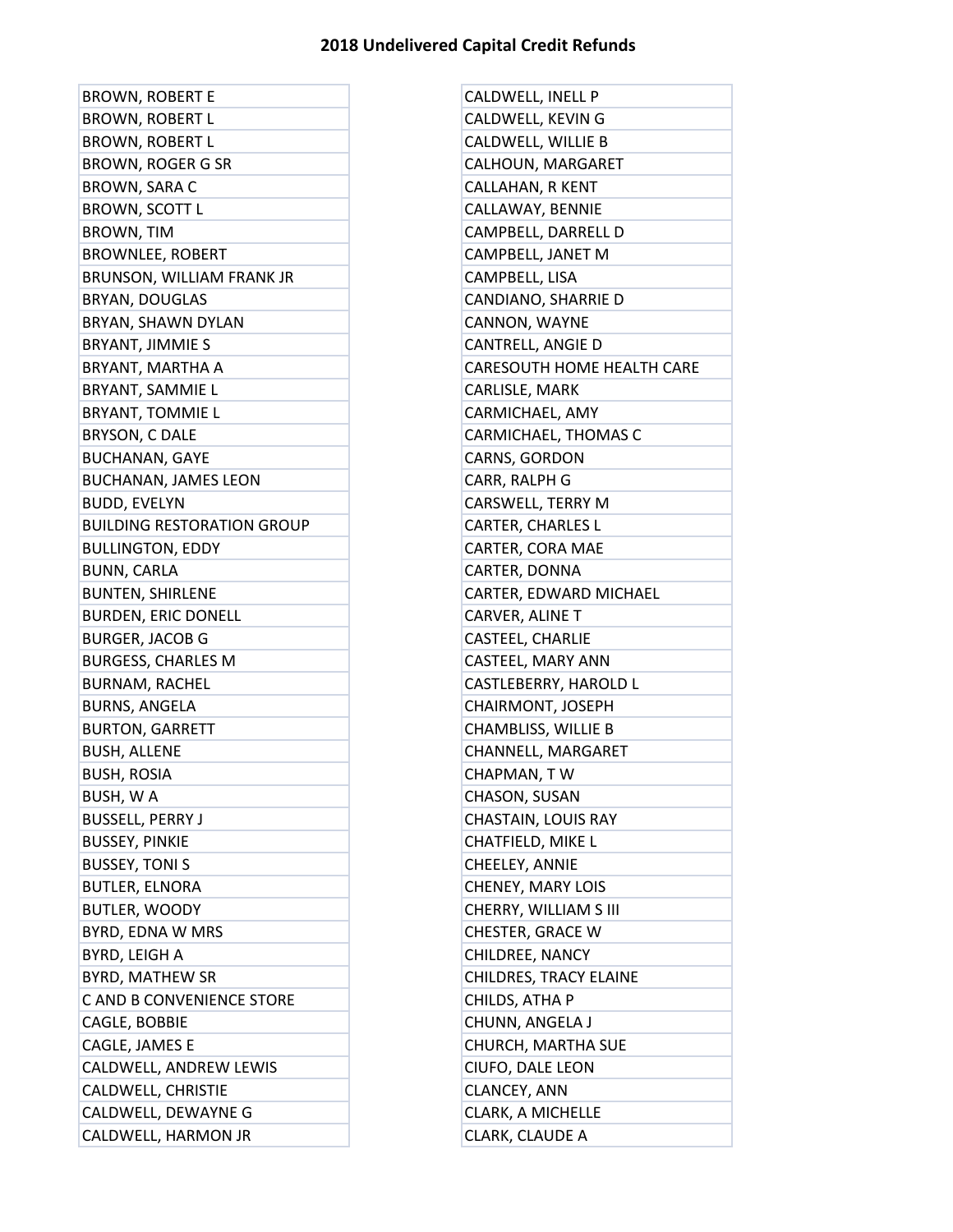| <b>CLARK, DORIS</b>         | COOPER, LAURA L                  |
|-----------------------------|----------------------------------|
| <b>CLARK, GILBERT</b>       | <b>COOPER, SHEDRICK E</b>        |
| <b>CLARK, LAVONNE G</b>     | <b>COPENHAVER, CLINT</b>         |
| CLARK, OLIVER               | <b>CORLEY, MARVIN SR</b>         |
| CLARK, RUBY                 | <b>CORLEY, MAXINE M</b>          |
| <b>CLEMENTS, EUNICE</b>     | <b>CORLEY, ROBERT DAVID</b>      |
| <b>CLEMONS, RICHARD L</b>   | <b>CORMIER, CHARLES J</b>        |
| <b>CLONTS, JAMES L</b>      | <b>COURSEY, ALICE F</b>          |
| CLOUD, JUNE                 | <b>COURSEY, ANTHONY TODD</b>     |
| <b>CLOWERS, CYNTHIA</b>     | <b>COUSSONS, DORSEY LINDA</b>    |
| <b>COBB, ROBERT L</b>       | <b>COVAN, GEORGE T</b>           |
| <b>COCHRAN, FRANKLIN</b>    | COVINGTON, REGINA M              |
| COCHRAN, JOE H              | COWLING, CLARENCE M JR           |
| COFFEY, MARK                | CRADDOCK, DONNA L                |
| <b>COHRAN, HOYT D</b>       | CRANK, LAVERNE                   |
| COKER, ETHEL B              | CRAWFORD, LAURA                  |
| <b>COKER, TERRY A</b>       | CRAWL, JEROME                    |
| <b>COLBERT, ANTHONY</b>     | CRAWLEY, CATHY                   |
| <b>COLBERT, LAWRENCE</b>    | CREAMEAN, GEORGE                 |
| COLE, ELLIS JR              | <b>CREECY, HERBERT L</b>         |
| COLE, IONE R                | CREW, JAMES B                    |
| COLE, MARK A                | CREWS, M H                       |
| COLE, WALTER R SR           | CROFT, DAVID                     |
| <b>COLEMAN, KIMBERLY F</b>  | CRONAN, MICHAEL                  |
| COLEMAN, LEROY              | CROSBY, BETTY                    |
| <b>COLEMAN, MARION</b>      | <b>CROSBY, GERALD S</b>          |
| <b>COLEY, PRISCILLA B</b>   | CROWLEY, WILLIAM C MRS           |
| <b>COLLEY, GEORGE LEE</b>   | <b>CROZIER, DOROTHY L</b>        |
| COLLIER, MARTHA             | CRUM, VERNARD                    |
| <b>COLLIER, SHERRLYN</b>    | <b>CULVER, ANN</b>               |
| <b>COLLINS, DONALD B</b>    | <b>CUMMINGS, FREDDIE</b>         |
| <b>COLLINS, DONALD B JR</b> | <b>CUNNINGHAM, CHARLES T DBA</b> |
| COLLINS, LEON               | <b>CUNNINGHAM, DIANA S</b>       |
| COLLIS, TAMMY               | <b>CUNNINGHAM, JILL</b>          |
| <b>COLVIN, JEANNINE T</b>   | CUNNINGHAM, MARVIN               |
| COMBS, BL                   | <b>CURTIS, JESSE JR</b>          |
| COMER, RUBY A               | DAHL, HERB A                     |
| <b>CONKLE, LINDA ANN</b>    | DAILEY, JD                       |
| CONLEY, EMILY               | DANIEL, APRIL                    |
| CONRAD, MARION              | DANIEL, JIMMY RAY                |
| CONRAD, NORMAN              | DANIEL, LEONARD                  |
| CONWAY, LAWRENCE            | DANIEL, STEVEN                   |
| COOK, CLYDE B               | DANIEL, TERRY                    |
| COOK, DAVID F               | DANIELS, FREDERICK               |
| COOK, RANDALL E             | DANIELY, HUGH                    |
| COONE, HORACE C             | DARDEN, GROVER SR                |
| COOPER, BARBARA J           | DARSEY, KENNETH                  |

| <b>COOPER, LAURA L</b>       |
|------------------------------|
| <b>COOPER, SHEDRICK E</b>    |
| COPENHAVER, CLINT            |
| <b>CORLEY, MARVIN SR</b>     |
| <b>CORLEY, MAXINE M</b>      |
| <b>CORLEY, ROBERT DAVID</b>  |
| <b>CORMIER, CHARLES J</b>    |
| <b>COURSEY, ALICE F</b>      |
| <b>COURSEY, ANTHONY TODD</b> |
| COUSSONS, DORSEY LINDA       |
| <b>COVAN, GEORGE T</b>       |
| COVINGTON, REGINA M          |
| COWLING, CLARENCE M JR       |
| CRADDOCK, DONNA L            |
| CRANK, LAVERNE               |
| CRAWFORD, LAURA              |
| CRAWL, JEROME                |
| CRAWLEY, CATHY               |
| <b>CREAMEAN, GEORGE</b>      |
| <b>CREECY, HERBERT L</b>     |
| CREW, JAMES B                |
| CREWS, M H                   |
| CROFT, DAVID                 |
| CRONAN, MICHAEL              |
| CROSBY, BETTY                |
| <b>CROSBY, GERALD S</b>      |
| CROWLEY, WILLIAM C MRS       |
| <b>CROZIER, DOROTHY L</b>    |
| CRUM, VERNARD                |
| <b>CULVER, ANN</b>           |
| <b>CUMMINGS, FREDDIE</b>     |
| CUNNINGHAM, CHARLES T DBA    |
| <b>CUNNINGHAM, DIANA S</b>   |
| <b>CUNNINGHAM, JILL</b>      |
| CUNNINGHAM, MARVIN           |
| CURTIS, JESSE JR             |
| DAHL, HERB A                 |
| DAILEY, JD                   |
| DANIEL, APRIL                |
| DANIEL, JIMMY RAY            |
| DANIEL, LEONARD              |
| DANIEL, STEVEN               |
| DANIEL, TERRY                |
| DANIELS, FREDERICK           |
| DANIELY, HUGH                |
| DARDEN, GROVER SR            |
| DARSEY, KENNETH              |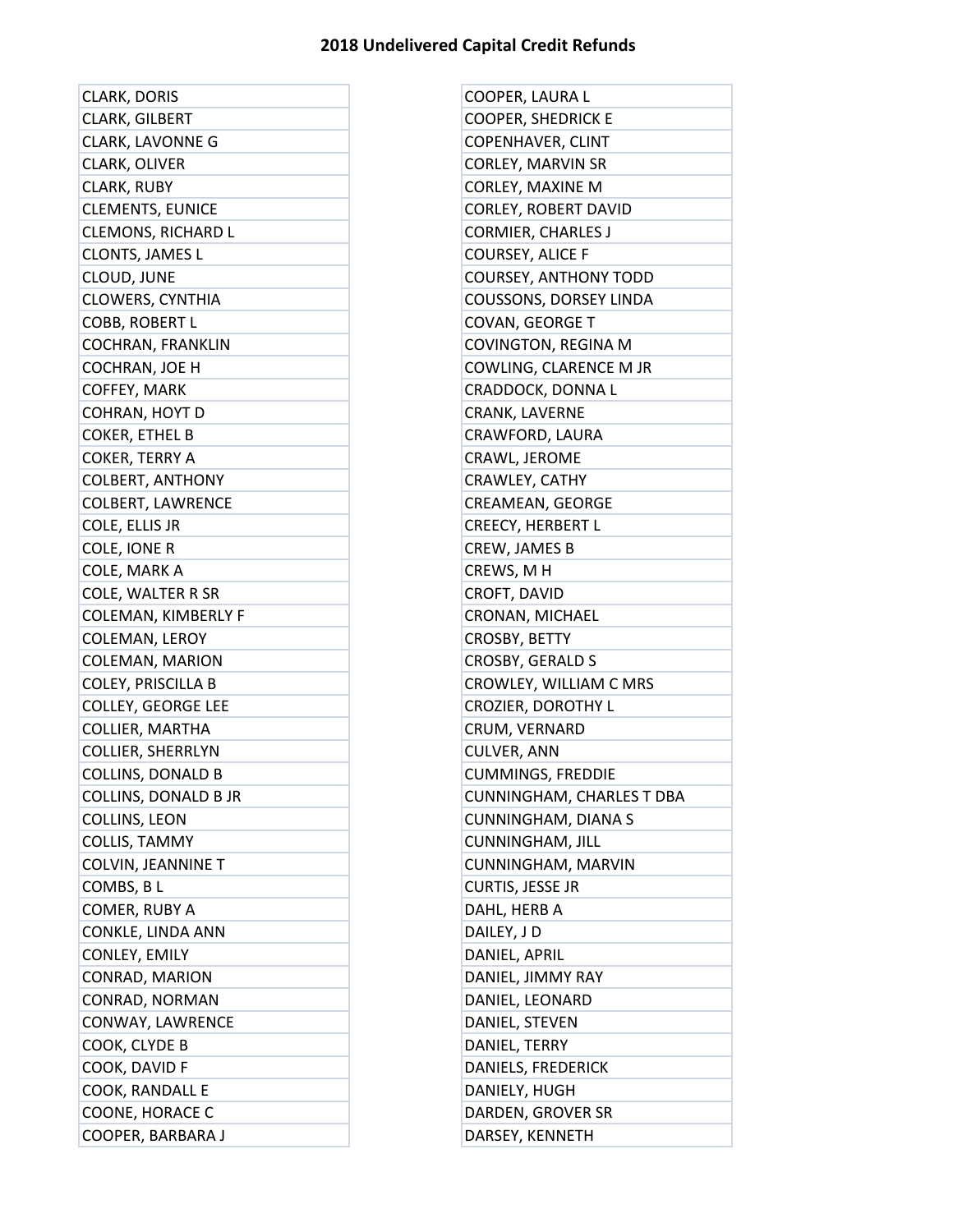| DAVID REESE HOMES, INC  | DOBSON, WILLIAM H JR         |
|-------------------------|------------------------------|
| DAVIDSON, CHAD MICHAEL  | DODSON, CHRISTINA            |
| DAVIDSON, THOMAS        | DODSON, WENDY DBA            |
| DAVIS, BEULAH           | DONALDSON, DAN               |
| DAVIS, CHARLES E SR     | DONLEY, GINA L               |
| DAVIS, DESSIE           | DORRIETY, JERRY L            |
| DAVIS, DOROTHY V        | DOSTER, WILLIAM H            |
| DAVIS, JAMES E          | DOTSON, LINDA N              |
| DAVIS, JAMES P          | DOVE, TIM                    |
| DAVIS, JOHN M           | DOZIER, RICHARD D            |
| DAVIS, MICHAEL V        | DRAKE, JOHN H                |
| DAVIS, MILDRED          | DRAKE, RAY A JR              |
| DAVIS, NANCY R          | DUARTE, DAVID E              |
| DAVIS, RHONDA H         | DUDLEY, AMANDA S             |
| DAVIS, RICHARD          | <b>DUFFEY, BETH</b>          |
| DAVIS, RICKY L          | DUKES, BETH L                |
| DAVIS, RONALD T         | DUKES, JAMES WAYNE           |
| DAVIS, ROSA MAE         | DUMAS, FRANK                 |
| DAVIS, SYBIL            | DUNN, JASON                  |
| DAVIS, VESTER           | DUNN, LAVERNE                |
| DAVIS, WENDY L          | DUNN, MARGARET               |
| DAVISON, CHRISTINE      | DURDEN, CHARLES A            |
| DAWKINS, DIANE          | DURDEN, JANE F               |
| DAY, LLOYD E            | DURDEN, JOHN                 |
| DAY, TINA               | DURHAM, IULA                 |
| DEES, A S               | DYE, PATRICK                 |
| DEFORE, JACKSON E       | DYKES, JOHNNIE LOIS          |
| DEHAAI, TERRY           | <b>EARLS, JENNIFER</b>       |
| DEL ROSA INC            | <b>EASON, JERRY LEE</b>      |
| DEMPSEY, ROGER          | <b>EAST, CHRISTY L</b>       |
| DENNIS, LH              | ECI CEMETARY SERVICES INC    |
| DENNIS, MARK            | <b>ECTOR, GRACE</b>          |
| DENSON, JENNIE R        | <b>EDMISTON, DAVID</b>       |
| <b>DESMITH, EUGENE</b>  | EDWARDS, APRIL               |
| DEVORE, GLORIA A        | EDWARDS, ELIZABETH L         |
| DEWBERRY, CLARENCE      | <b>EDWARDS, HENRY GIBSON</b> |
| DEWBERRY, WILLIE H      | EDWARDS, TEDDIE J            |
| DIGBY, TERESA           | <b>EGGLESTON, TINA L</b>     |
| DILLON, JOHNEY D        | EIDSON, CHARLES M            |
| DINGLER, A L            | ELDER, WILLIAM III           |
| DINGLER, CLAUDINE M MRS | ELEBY, SANDRA KAY            |
| DINGLER, JENNIFER       | ELLER, JOHN L                |
| DINSMORE, FRED C        | ELLERBEE, EMMIE J            |
| DISTEL, RICHARD W       | ELLIAS, ORD H                |
| DIXON, THELMA           | ELLIOTT, ANGEL L             |
| DOBBS, LISA             | ELLIOTT, ELIZABETH ANN       |
| DOBSON, JIMMY F         | ELLIS, DAVID M               |

| DOBSON, WILLIAM H JR         |
|------------------------------|
| DODSON, CHRISTINA            |
| DODSON, WENDY DBA            |
| DONALDSON, DAN               |
| DONLEY, GINA L               |
| DORRIETY, JERRY L            |
| DOSTER, WILLIAM H            |
| DOTSON, LINDA N              |
| DOVE, TIM                    |
| DOZIER, RICHARD D            |
| DRAKE, JOHN H                |
| DRAKE, RAY A JR              |
| DUARTE, DAVID E              |
| DUDLEY, AMANDA S             |
| DUFFEY, BETH                 |
| DUKES, BETH L                |
| DUKES, JAMES WAYNE           |
| DUMAS, FRANK                 |
| DUNN, JASON                  |
| DUNN, LAVERNE                |
| DUNN, MARGARET               |
| DURDEN, CHARLES A            |
| DURDEN, JANE F               |
| DURDEN, JOHN                 |
| DURHAM, IULA                 |
| DYE, PATRICK                 |
| DYKES, JOHNNIE LOIS          |
| EARLS, JENNIFER              |
| <b>EASON, JERRY LEE</b>      |
| <b>EAST, CHRISTY L</b>       |
| ECI CEMETARY SERVICES INC    |
| <b>ECTOR, GRACE</b>          |
| <b>EDMISTON, DAVID</b>       |
| EDWARDS, APRIL               |
| EDWARDS, ELIZABETH L         |
| <b>EDWARDS, HENRY GIBSON</b> |
| EDWARDS, TEDDIE J            |
| <b>EGGLESTON, TINA L</b>     |
| EIDSON, CHARLES M            |
| ELDER, WILLIAM III           |
| ELEBY, SANDRA KAY            |
| ELLER, JOHN L                |
| ELLERBEE, EMMIE J            |
| ELLIAS, ORD H                |
| ELLIOTT, ANGEL L             |
| ELLIOTT, ELIZABETH ANN       |
| ELLIS, DAVID M               |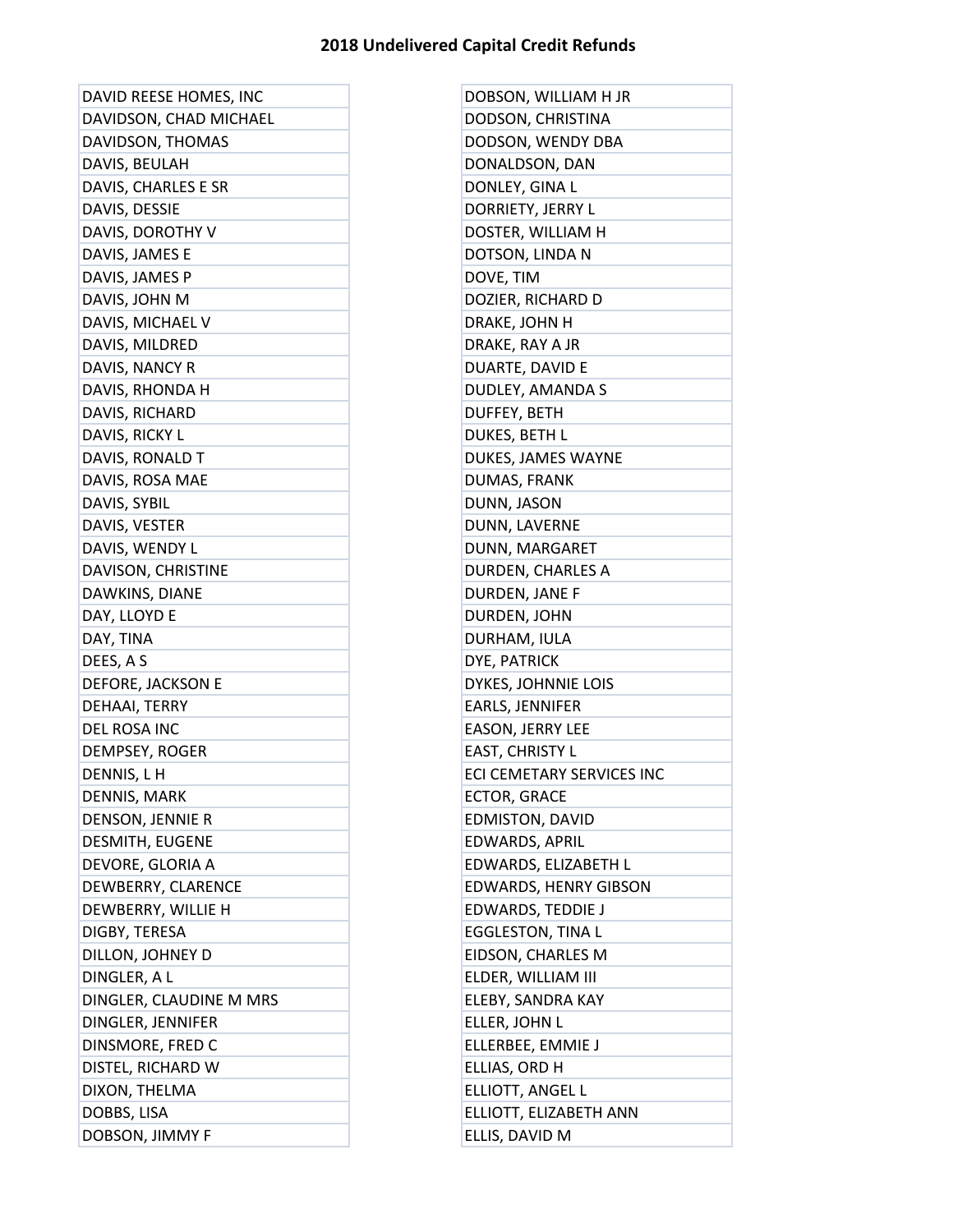| ELLIS, HENRY GERALD             | FINCH, REBEKAH G           |
|---------------------------------|----------------------------|
| ELLIS, JACKIE D                 | FINK, CLAUDE               |
| ELLIS-FRIDAY, SABRINA           | FINLEY, BILLY              |
| ELROD, DR                       | FINLEY, CHRISTY L          |
| ELROD, REBECCA B                | <b>FIRST NATIONAL BANK</b> |
| <b>EMBREE, MIKE ANTHONY</b>     | <b>FISK, PATRICK</b>       |
| ENGLISH, BERTHA                 | <b>FLANDERS, JASON F</b>   |
| ENNIS, MAX JR                   | FLEMING, WENDELL R         |
| ENTZ, KEVIN W                   | FLEMISTER, WILLIE FLOYD    |
| EPPINGER, MARY                  | FLETCHER, DAVID            |
| EPPS, EVA M                     | FLETCHER, JOHN             |
| ERVIN, STEVE                    | FLOURNOY, ANDREW JR        |
| ESPY, DARLISE                   | FLOURNOY, LORENA           |
| ETHEREDGE, CHRISTINE            | FLOYD, JULIAN              |
| <b>ETHEREDGE, TRACI C</b>       | FLOYD, SUSAN LYNN          |
| ETHERIDGE, RUBY                 | <b>FOGARTY, ROBERT C</b>   |
| <b>EUBANKS, SEAN</b>            | FORDHAM, JAMES BRIAN       |
| EVANS, BRIAN                    | FORE, GORDON               |
| <b>EVANS, DOUGLAS E</b>         | FOREMAN, WILLIE MAUD       |
| <b>EVANS, FLORA MAE</b>         | <b>FORRESTER, TEDDY G</b>  |
| <b>EVANS, GREGORY ALLEN</b>     | FORTSON, SAM               |
| EVANS, JACK DBA                 | FOSKEY, MARTHA A           |
| EVANS, JOHN III                 | FOSTER, CHESO              |
| EVANS, LAURA ANN                | FOSTER, PAUL H             |
| EVANS, LOUIS A                  | FOSTER, ROMONA             |
| EVANS, WILLIE                   | FOSTER, WILLIE R           |
| <b>EVANS, WILLIE MAE</b>        | <b>FOUNTAIN, ERIC</b>      |
| <b>EVERGREEN BAPTIST CHURCH</b> | FOUTS, PEGGY J             |
| EVERSON, JILL                   | FOWLER, DAN FRANKLIN JR    |
| FARMER, JEFFERY A               | <b>FOWLER, FRANK</b>       |
| FARROW, CV                      | FOWLER, JOSEPH B           |
| <b>FAULK, STACI</b>             | <b>FOWLER, SANDRA</b>      |
| <b>FAULKNER, BETTY G</b>        | <b>FRANCIS, MADELINE L</b> |
| <b>FAULKNER, PERRY WADE</b>     | FRANK, ESTELLE A           |
| <b>FAULKNER, THOMAS</b>         | FRANK, TERRY               |
| <b>FAULKS, BILLY</b>            | FRAZIER, JERRY L           |
| FELLOWSHIP TABERNACLE CHURCH    | FRAZIER, WD                |
| FERGUSON, CAROL A               | FREEMAN, ANNIE KATE        |
| FERGUSON, JOHN T                | FREEMAN, NATHANIEL         |
| FERRELL, MILDRED                | <b>FULLER, DAVID J JR</b>  |
| FERSTEAD, JOHN                  | FULLER, JOHN H             |
| FESSARD, JEAN FRANCOIS          | <b>FULLER, VENUS</b>       |
| FETTING, SARA J                 | <b>FUSSELL, VERGIE</b>     |
| FEW, GEORGE                     | GALLOWAY, DEBORAH          |
| FIELDS, CHARLES                 | GAMBOA, AUDREY             |
| FIELDS, KENNETH E               | <b>GANDY, RONALD J</b>     |
| FILIPOVICH, MELODIE S           | GARLAND, REGINA            |

| FINCH, REBEKAH G           |
|----------------------------|
| FINK, CLAUDE               |
| FINLEY, BILLY              |
| FINLEY, CHRISTY L          |
| <b>FIRST NATIONAL BANK</b> |
| FISK, PATRICK              |
| FLANDERS, JASON F          |
| FLEMING, WENDELL R         |
| FLEMISTER, WILLIE FLOYD    |
| FLETCHER, DAVID            |
| FLETCHER, JOHN             |
| FLOURNOY, ANDREW JR        |
| FLOURNOY, LORENA           |
| FLOYD, JULIAN              |
| FLOYD, SUSAN LYNN          |
| <b>FOGARTY, ROBERT C</b>   |
| FORDHAM, JAMES BRIAN       |
| FORE, GORDON               |
| FOREMAN, WILLIE MAUD       |
| <b>FORRESTER, TEDDY G</b>  |
| FORTSON, SAM               |
| FOSKEY, MARTHA A           |
| FOSTER, CHESO              |
| FOSTER, PAUL H             |
| FOSTER, ROMONA             |
| <b>FOSTER, WILLIE R</b>    |
| FOUNTAIN, ERIC             |
| FOUTS, PEGGY J             |
| FOWLER, DAN FRANKLIN JR    |
| FOWLER, FRANK              |
| FOWLER, JOSEPH B           |
| <b>FOWLER, SANDRA</b>      |
| FRANCIS, MADELINE L        |
| FRANK, ESTELLE A           |
| FRANK, TERRY               |
| FRAZIER, JERRY L           |
| FRAZIER, W D               |
| FREEMAN, ANNIE KATE        |
| FREEMAN, NATHANIEL         |
| FULLER, DAVID J JR         |
| FULLER, JOHN H             |
| <b>FULLER, VENUS</b>       |
| <b>FUSSELL, VERGIE</b>     |
| GALLOWAY, DEBORAH          |
| GAMBOA, AUDREY             |
| <b>GANDY, RONALD J</b>     |
| GARLAND, REGINA            |
|                            |

÷,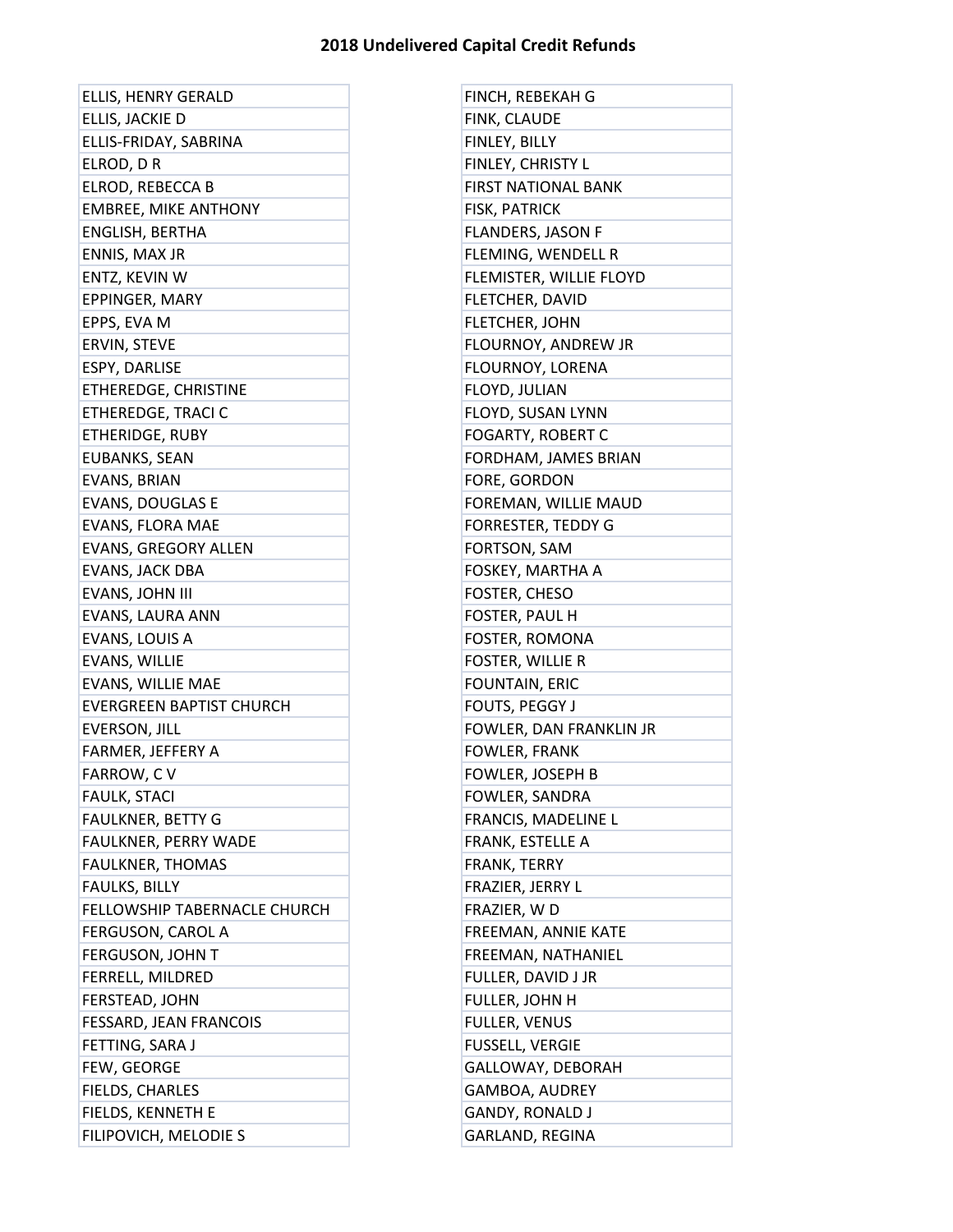×

| <b>GARNER, DONNA JEAN</b>            | <b>GOOLSBY, PATRICIA L</b>     |
|--------------------------------------|--------------------------------|
| GARNER, ELIZABETH                    | <b>GORDON, MATTHEW</b>         |
| <b>GARNER, JAMES RAYFORD</b>         | <b>GORDON, TERESA L</b>        |
| <b>GARNER, KAREN D</b>               | GORDON, TOBY                   |
| <b>GARNTO, CARLA D</b>               | GORDON, WC                     |
| <b>GARRETT, CHARLES</b>              | <b>GOSSETT, JIMMIE E</b>       |
| GASPAR, EDWARD C                     | GRADY, JAMES H                 |
| <b>GATLING, DONALD C JR</b>          | GRAHAM, DEBBIE                 |
| <b>GAVETT, ALLEN</b>                 | GRAHAM, DIANE                  |
| GAY, H DENNIS                        | <b>GRAMLING, KIMBERLY</b>      |
| <b>GEHRICKE, CINDY</b>               | <b>GRANTHAM, THOMAS</b>        |
| <b>GENTRY, CHRISTINE</b>             | GRAY, DEBRA                    |
| <b>GERBER, PAUL S</b>                | <b>GRAY, LUTHER</b>            |
| <b>GERMANN, HEATHER A</b>            | <b>GRAY, ROYCE A JR</b>        |
| GIBBS, DON                           | <b>GRAY, VERNON M</b>          |
| <b>GIBSON, BILLY</b>                 | <b>GREEN LAND CO INC</b>       |
| GIBSON, GAIL                         | <b>GREEN, GARFIELD JR</b>      |
| <b>GIBSON, JENNIFER M</b>            | GREEN, JOE                     |
| GIBSON, KRIS                         | GREEN, JOHN C                  |
| <b>GIBSON, LOWELL F</b>              | <b>GREENBRIAR FARM INC</b>     |
| <b>GIBSON, TONY</b>                  | <b>GREENE, WINSTON</b>         |
| <b>GIDDENS, BRIAN K</b>              | GREGG, DAVID T                 |
| <b>GIDDENS, ELEANOR A</b>            | GREGORY, BARBARA G             |
| GILBERT, MARCIA                      | <b>GRESHAM, CHARLIE M</b>      |
| GILES, BILLY J                       | <b>GRESHAM, WILLIE E</b>       |
| GILES, ELLEN M                       | <b>GRIFFIN, MARNIE</b>         |
| GILL, WANDA S                        | GRIFFIN, MARVA D               |
| GILLESPIE, DONALD                    | <b>GRIF-THOM SDA CH SCHOOL</b> |
| GILLIAM, DEBRA A                     | GRIMSLEY, WILLIAM              |
| <b>GILMORE. LINDSAY K</b>            | <b>GUNTER, JAMES R</b>         |
| <b>GILREATH, KEN</b>                 | <b>GUNTER, NEAL P</b>          |
| <b>GILSTRAP, PAULA Y</b>             | <b>GUNTER, SARAH</b>           |
| GINN, LINDA                          | <b>GUST, MARK</b>              |
| <b>GLADNEY, JAMES</b>                | GUY, BOBBY JR                  |
| <b>GLOVER, LUE RENNA</b>             | <b>HABERSHAM CABINETS</b>      |
| GODARD, GLORIA                       | HALE, EDNA H                   |
| <b>GODDARD, BETTY ANN</b>            | HALE, SUZANNE                  |
| <b>GODDARD, CECIL E</b>              | <b>HALL, ANTHONY E</b>         |
| GODDARD, WAYNE A                     | HALL, BETTY                    |
| <b>GODFREY, DEAN</b>                 | <b>HALL, CRAIG P</b>           |
| <b>GOGGANS, FRANK</b>                | HALL, HARRY D                  |
| <b>GOINS, CHRISTY M</b>              | HALL, JACKIE                   |
| <b>GOLDEN, GREGORY &amp; CATHY M</b> | HALL, JACLYN R                 |
| <b>GOODEN, CAROL ANN</b>             | HALL, JAMES V                  |
| GOODEN, SHANE                        | HALL, LEE ANN                  |
| GOODER, GARY                         | HALL, MELVIN C                 |
| <b>GOODMAN, CHARLES RICKY</b>        | HALL, PATRICIA L               |

| GOOLSBY, PATRICIA L            |
|--------------------------------|
| <b>GORDON, MATTHEW</b>         |
| <b>GORDON, TERESA L</b>        |
| <b>GORDON, TOBY</b>            |
| GORDON, WC                     |
| GOSSETT, JIMMIE E              |
| <b>GRADY, JAMES H</b>          |
| GRAHAM, DEBBIE                 |
| <b>GRAHAM, DIANE</b>           |
| <b>GRAMLING, KIMBERLY</b>      |
| <b>GRANTHAM, THOMAS</b>        |
| GRAY, DEBRA                    |
| <b>GRAY, LUTHER</b>            |
| GRAY, ROYCE A JR               |
| GRAY, VERNON M                 |
| <b>GREEN LAND CO INC</b>       |
| GREEN, GARFIELD JR             |
| <b>GREEN, JOE</b>              |
| GREEN, JOHN C                  |
| <b>GREENBRIAR FARM INC</b>     |
| <b>GREENE, WINSTON</b>         |
| <b>GREGG, DAVID T</b>          |
| <b>GREGORY, BARBARA G</b>      |
| <b>GRESHAM, CHARLIE M</b>      |
| <b>GRESHAM, WILLIE E</b>       |
| <b>GRIFFIN, MARNIE</b>         |
| GRIFFIN, MARVA D               |
| <b>GRIF-THOM SDA CH SCHOOL</b> |
| GRIMSLEY, WILLIAM              |
| <b>GUNTER, JAMES R</b>         |
| <b>GUNTER, NEAL P</b>          |
| <b>GUNTER, SARAH</b>           |
| <b>GUST, MARK</b>              |
| GUY, BOBBY JR                  |
| HABERSHAM CABINETS             |
| HALE, EDNA H                   |
| HALE, SUZANNE                  |
| HALL, ANTHONY E                |
| HALL, BETTY                    |
| <b>HALL, CRAIG P</b>           |
| HALL, HARRY D                  |
| HALL, JACKIE                   |
| HALL, JACLYN R                 |
| HALL, JAMES V                  |
| HALL, LEE ANN                  |
| HALL, MELVIN C                 |
| HALL, PATRICIA L               |
|                                |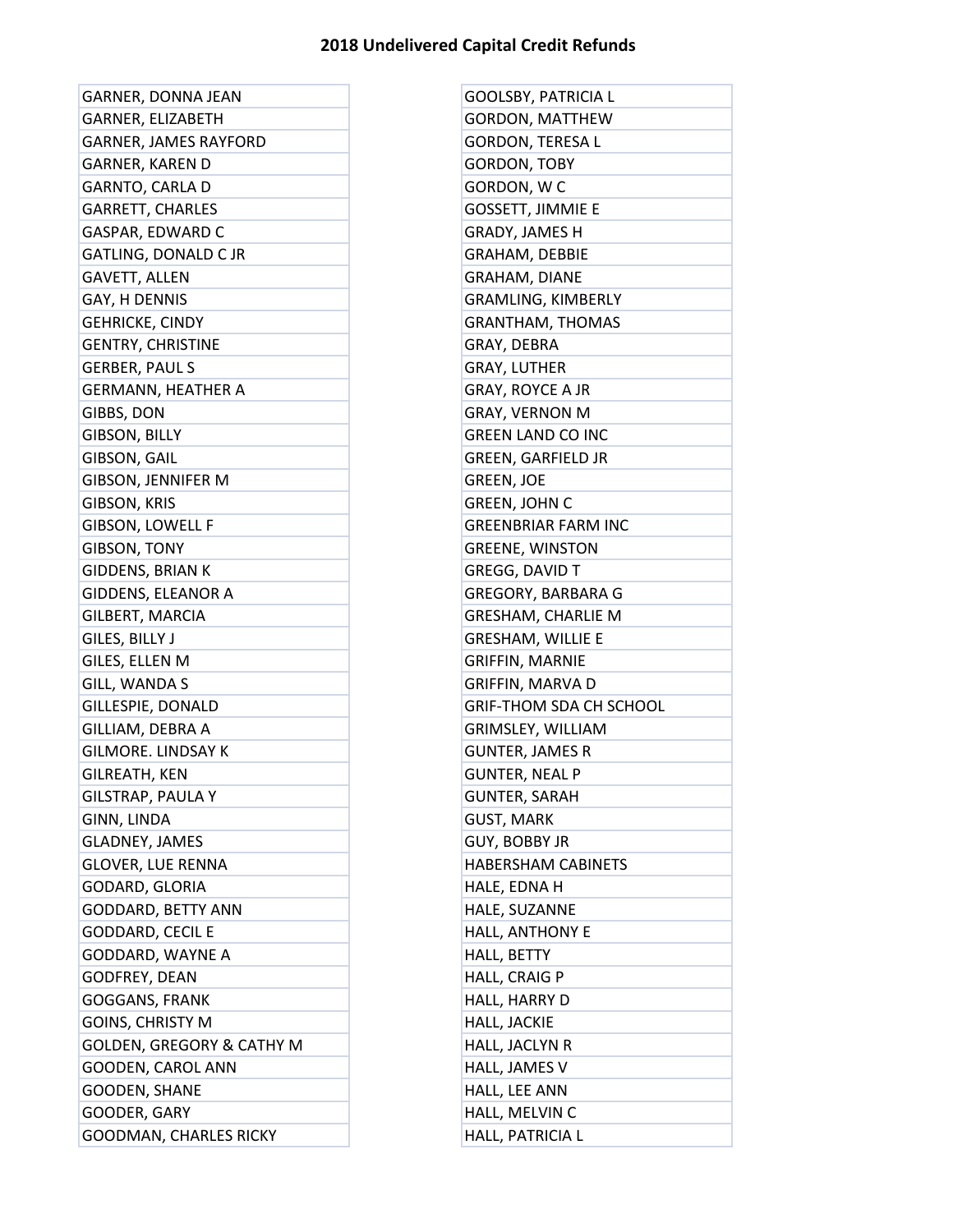| HALL, ZENAB              | HARRIS, MILDRED H        |
|--------------------------|--------------------------|
| HAMBRICK, HENRIETTA M    | HARRIS, STEVE T          |
| HAMLIN, BESSIE C         | HARRIS, WANDA S          |
| HAMLIN, LOUISE A         | HARRIS, WILLIE L         |
| HAMMOCK, JAMES L SR      | HARRISON, BENJAMIN A     |
| HAMMOND, MARK            | HARRISON, JAMIE          |
| HAMMOND, WILLIE S        | HARRISON, JOHNNY LEE     |
| HAMMONS, BRENDA G        | HART, ATHONIA            |
| <b>HANCOCK, BRENDA S</b> | HART, KENNY              |
| <b>HANCOCK, BUDDY</b>    | HART, LOUISE             |
| HANCOCK, DONNA R         | HARTFIELD, VONNIE        |
| HANCOCK, FRANCES L       | HARTSFIELD, AMOS         |
| HANCOCK, LILLIAN         | HARVEY, EDITH L          |
| HANCOCK, PATRICIA        | HARVEY, PEARLIE          |
| HANSEN, LINDA RUTH       | HARWELL, CECIL C         |
| HANSON, DON              | HATCHER, THOMAS          |
| HANSON, DONALD G         | HATCHETT, JAMES W        |
| HANSON, SCOTT G          | HATCHETT, LARRY          |
| HARBIN, MIKE             | HATTAWAY, BILLY          |
| HARDAWAY, GLENN          | HAWKINS, ALBERT          |
| HARDEN, EDNA C           | HAWKINS, WILLIAM A III   |
| HARDIN, DAROLD           | HAY, CHARLIE R JR        |
| HARDIN, MARY C           | HAYES, CHRISSY           |
| HARDMAN, JOHN K          | HAYES, DOUGLAS           |
| HARDY, JOE E JR          | HAYES, G BEN             |
| HARDY, KR                | HAYGOOD, DOROTHY Y       |
| HARGETT, LANEY           | HAYGOOD, KENNETH         |
| HARKINS, DON             | HAYNES, BENNY FRANK      |
| HARKNESS, ROY C          | HAYNES, THOMAS           |
| HARLAN, WILLIAM A        | HAYWOOD, D D MRS         |
| HARMON, ROBERT W         | HAYWOOD, DON             |
| HARPER, CARL BRENT       | HAZELRIGS, KIMBERLY      |
| HARPER, LINDA            | HEARD, LIZZIE M          |
| HARPS, FRANK             | HECKMAN, WILLIAM H       |
| HARRELL, PATRICIA A      | HEINRICH, LUCUS          |
| HARRELL, SAM             | HELTON, GAIL W           |
| HARRELSON, VELMA C       | HENDERSON, DENISE        |
| HARRINGTON, BRANDY       | <b>HENDERSON, JACK R</b> |
| HARRINGTON, KARREL       | HENDERSON, ROOSEVELT     |
| HARRIS PERRY, MARY SUE   | HENDRIX, JAMES L         |
| HARRIS, BERTHA           | HENRY, LELIA YOUNG       |
| HARRIS, DANDY LYMOND     | HENRY, RONNY F           |
| HARRIS, FANNIE MAE       | <b>HEPHNER, JOHN P</b>   |
| HARRIS, JOHN ROGER       | HERRING, MARTHA ANN      |
| HARRIS, JOYCE M          | HERSHNER, STACI          |
| HARRIS, LARRY M          | HESTER, BELINDA G        |
| HARRIS, LOWELL           | HICKS, KEVIN C           |

| HARRIS, MILDRED H         |
|---------------------------|
| HARRIS, STEVE T           |
| HARRIS, WANDA S           |
| HARRIS, WILLIE L          |
| HARRISON, BENJAMIN A      |
| HARRISON, JAMIE           |
| HARRISON, JOHNNY LEE      |
| HART, ATHONIA             |
| HART, KENNY               |
| HART, LOUISE              |
| HARTFIELD, VONNIE         |
| HARTSFIELD, AMOS          |
| HARVEY, EDITH L           |
| HARVEY, PEARLIE           |
| HARWELL, CECIL C          |
| <b>HATCHER, THOMAS</b>    |
| HATCHETT, JAMES W         |
| HATCHETT, LARRY           |
| HATTAWAY, BILLY           |
| HAWKINS, ALBERT           |
| HAWKINS, WILLIAM A III    |
| HAY, CHARLIE R JR         |
| HAYES, CHRISSY            |
| HAYES, DOUGLAS            |
| HAYES, G BEN              |
| <b>HAYGOOD, DOROTHY Y</b> |
| HAYGOOD, KENNETH          |
| HAYNES, BENNY FRANK       |
| HAYNES, THOMAS            |
| HAYWOOD, D D MRS          |
| HAYWOOD, DON              |
| HAZELRIGS, KIMBERLY       |
| HEARD, LIZZIE M           |
| HECKMAN, WILLIAM H        |
| <b>HEINRICH, LUCUS</b>    |
| HELTON, GAIL W            |
| HENDERSON, DENISE         |
| <b>HENDERSON, JACK R</b>  |
| HENDERSON, ROOSEVELT      |
| HENDRIX, JAMES L          |
| HENRY, LELIA YOUNG        |
| <b>HENRY, RONNY F</b>     |
| HEPHNER, JOHN P           |
| HERRING, MARTHA ANN       |
| HERSHNER, STACI           |
| HESTER, BELINDA G         |
| HICKS, KEVIN C            |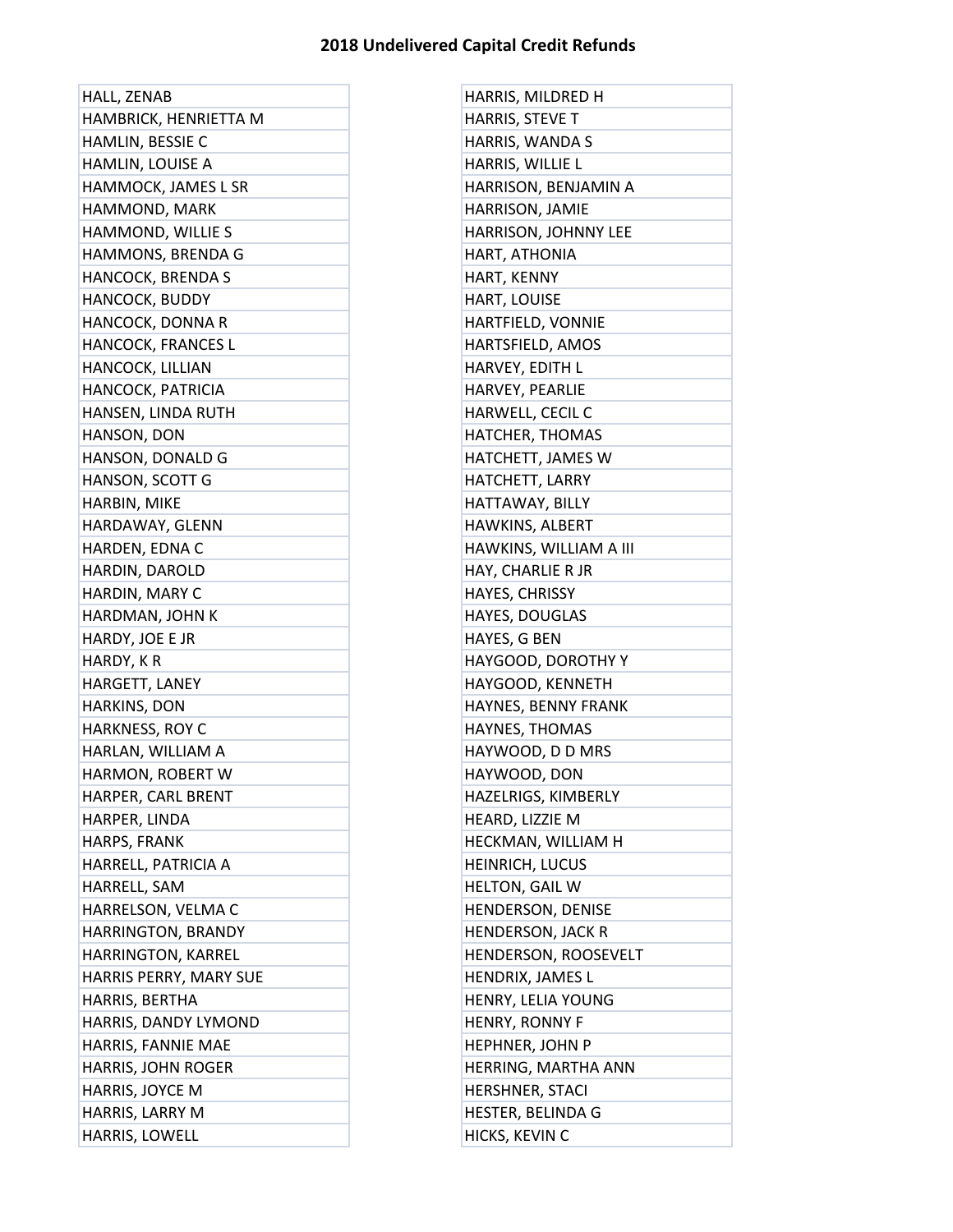| <b>HICKS, MORRIS</b>     | HOWARD, MARION             |
|--------------------------|----------------------------|
| HIGHT, JOHN              | HOWARD, MICHAEL W          |
| HILDEBRANT, MARIE H      | HOWELL, CARL AUBREY        |
| HILL, GWENDOLYN O        | HOWELL, CARL E             |
| HILL, JAMES M            | HOWELL, J E JR             |
| HILL, PATRICIA V         | HOWELL, LISA               |
| HILL, THOMAS             | HUBBARD, DALE              |
| HILL, WILLIAM R          | HUBER, JOSEPH M            |
| HINELINE, VERNON C       | HUCKABY, BUFUS L           |
| HINES, LAVERNE H         | HUDSON, GENEVA             |
| HINES, LEWIS             | HUEY, ARIEL F              |
| HINES, LONNIE D          | HUFF, LILLER MAE           |
| HINGSON, JEANNIE         | <b>HUGGINS, TINA R</b>     |
| HITCHCOCK, W BRENT       | <b>HUGHES, DAISY</b>       |
| HITT, JAY                | <b>HUGHES, LARRY</b>       |
| HODGE, DEREK             | HULL, CHRISTIAN EDWARD     |
| <b>HODGES, RUTH</b>      | HULSEY, ARTHUR CLARK       |
| HODGES, SEAN             | HUNLEY, TROY L             |
| HOFER, CHESTER ROBERT    | HUNNICUTT, BRADLEY         |
| HOGELAND, MICHAEL T      | HUNNICUTT, CATHERINE J     |
| HOLCOLMB, GENE           | HUNTSMAN, TAWNI            |
| HOLLIS, KENNETH          | HURT, ELIZABETH A          |
| <b>HOLLIS, RONALD SR</b> | HURTE, RUSSELL L           |
| HOLLIS, WILLIE JAMES     | HUTCHENS, TIMOTHY JOHN     |
| <b>HOLLOWAY, SONNY J</b> | HUTCHESON, FREDDY          |
| HOLMES, MICHAEL P        | HYATT, JAMES P III         |
| HOLT, CARRIE             | INGRAM, CHARLES            |
| HOLT, CINDY              | <b>INNKEEPER MOTOR LDG</b> |
| HOLTZCLAW, ARTHUR S      | <b>IVEY, KENNETH</b>       |
| HOMEMASTER CONSTRUCTION  | JACKSON, BILLY             |
| HOMILER, ANGELA TUCKER   | JACKSON, FELICIA           |
| HOMILLER, DANA R         | JACKSON, JEAN              |
| HOOD, OTIS               | JACKSON, JOHN              |
| HOPKINS, LAWRENCE        | JACKSON, JOSIE M           |
| HOPPER, LAURA C          | JACKSON, MABLE C           |
| HORNE, ALLIE             | JACKSON, REGINALD E        |
| HORNE, DAMEON            | JACKSON, WANDA             |
| HORNE, ROBERT A          | JACKSON, WILLIAM T         |
| HORTMAN, ALESIA A        | JACOB, RANDALL L           |
| HORTMAN, JUNE U          | JACOBS, GEORGE R           |
| HOUSE, RACHEL            | JAMES, ESTHER M            |
| HOUSE, ROBERT            | JAMES, JEREMIAH            |
| HOUSE, STEVE             | JAMES, VIRGINIA            |
| HOUSER, JOHN L           | JARRIEL, KELLY H           |
| <b>HOUSING RESOURCES</b> | JENKINS, JON S             |
| HOWARD, CHERYL           | JENKINS, PHILBERT L        |
| HOWARD, LOUISE           | JETT, KAREN M              |

| HOWARD, MARION             |
|----------------------------|
| HOWARD, MICHAEL W          |
| HOWELL, CARL AUBREY        |
| HOWELL, CARL E             |
| HOWELL, J E JR             |
| HOWELL, LISA               |
| HUBBARD, DALE              |
| HUBER, JOSEPH M            |
| <b>HUCKABY, BUFUS L</b>    |
| HUDSON, GENEVA             |
| HUEY, ARIEL F              |
| HUFF, LILLER MAE           |
| HUGGINS, TINA R            |
| <b>HUGHES, DAISY</b>       |
| <b>HUGHES, LARRY</b>       |
| HULL, CHRISTIAN EDWARD     |
| HULSEY, ARTHUR CLARK       |
| HUNLEY, TROY L             |
| HUNNICUTT, BRADLEY         |
| HUNNICUTT, CATHERINE J     |
| HUNTSMAN, TAWNI            |
| HURT, ELIZABETH A          |
| HURTE, RUSSELL L           |
| HUTCHENS, TIMOTHY JOHN     |
| HUTCHESON, FREDDY          |
| HYATT, JAMES P III         |
| INGRAM, CHARLES            |
| <b>INNKEEPER MOTOR LDG</b> |
| <b>IVEY, KENNETH</b>       |
| JACKSON, BILLY             |
| <b>JACKSON, FELICIA</b>    |
| JACKSON, JEAN              |
| JACKSON, JOHN              |
| JACKSON, JOSIE M           |
| JACKSON, MABLE C           |
| JACKSON, REGINALD E        |
| JACKSON, WANDA             |
| JACKSON, WILLIAM T         |
| JACOB, RANDALL L           |
| JACOBS, GEORGE R           |
| JAMES, ESTHER M            |
| JAMES, JEREMIAH            |
| JAMES, VIRGINIA            |
| JARRIEL, KELLY H           |
| JENKINS, JON S             |
| JENKINS, PHILBERT L        |
| JETT, KAREN M              |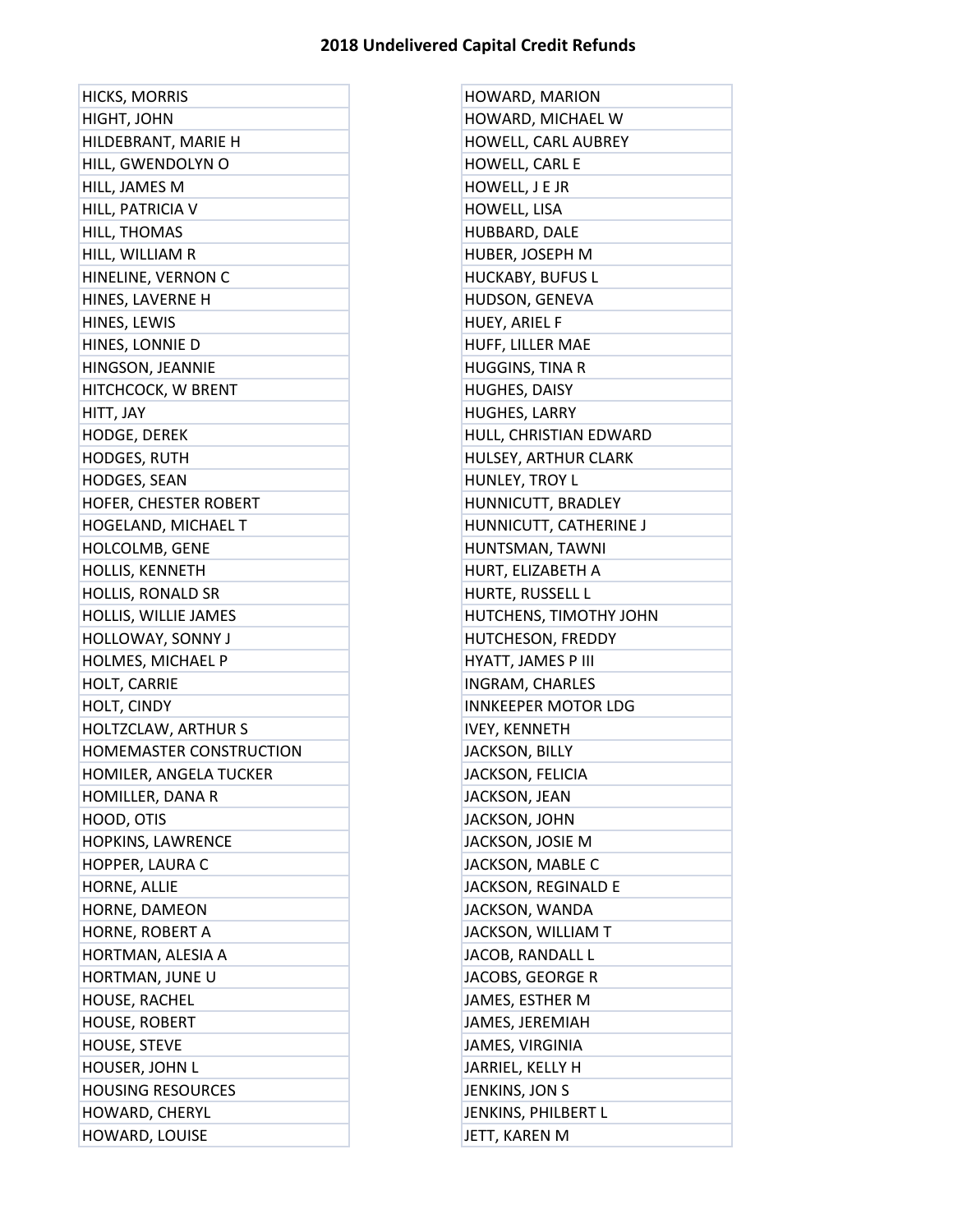| <b>JLJ BUILDERS</b>           | JONES, S DAVID          |
|-------------------------------|-------------------------|
| <b>JOB, DONNIE</b>            | <b>JONES, SLADE</b>     |
| JOHN DOE HUNTING CLUB         | JONES, TERRY C          |
| JOHNS, DAVID                  | JONES, THOMAS P         |
| JOHNSON, CHARLIE H            | JONES, WYLENE           |
| JOHNSON, CHARLOTT             | JORDAN, JAIME           |
| JOHNSON, CHRISTIE L           | JORDAN, PATRICIA        |
| JOHNSON, EDDIE JAMES          | JORDAN, SHIRLEY ANN     |
| JOHNSON, ELEANOR RENEE        | JOYNER, ELIZABETH       |
| JOHNSON, ERNEST               | KADLEC, ANNE M          |
| JOHNSON, EZMA                 | <b>KECK, MAYBELLE</b>   |
| JOHNSON, GLORIA               | <b>KEETON, JANICE L</b> |
| JOHNSON, INEZ                 | KEITH, JOE W MRS JR     |
| JOHNSON, JAMES W              | KELLER, ISABEL          |
| JOHNSON, JESSE WILLARD        | KELLER, JEFFREY         |
| JOHNSON, JOANN                | KELLER, JENNIFER        |
| JOHNSON, KATHLEEN J           | KELLEY, GEORGE JR       |
| JOHNSON, LULA                 | KELLY, PATRICIA A       |
| JOHNSON, MARVIN EDWARD        | KENDALL, JAMES T JR     |
| JOHNSON, MIKE B JR            | <b>KENDALL, MARY S</b>  |
| JOHNSON, PHIL M JR            | KENDRICK, MICHAEL C     |
| JOHNSON, PHILLIP A            | KENNEDY, LAURIE         |
| JOHNSON, REGGIE               | <b>KENNEDY, ROGER L</b> |
| JOHNSON, SHERALD              | KENWAY, WILLIE F        |
| JOHNSON, WG                   | KIDD, ELOISE M          |
| JOHNSON, WO                   | <b>KIDZ KONNECTION</b>  |
| JOHNSON, WILLIAM RANDY        | KILCHRISS, DORIS B MRS  |
| JOHNSON, WILLIE               | KIM, CHYER              |
| JOHNSTON, ESTUS               | KING, AVA C             |
| JOHNSTON, JONI A              | KING, ROBERT J          |
| JONES, BARBARA L              | KING, TRACI G           |
| JONES, BETTY S                | KINNEY, MICHAEL O       |
| JONES, BRIAN T                | KINNEY, WALTER R        |
| JONES, CARL A                 | KIRKPATRICK, ADAM       |
| JONES, CHARLES L              | KITCHENS, HELENE C      |
| JONES, CHRISTINE T            | KITTLE, KEITH A         |
| JONES, DELORES                | KLEIN, CHEREE           |
| <b>JONES, DONNA MCQUILLIN</b> | KLINKERT, PATRICIA      |
| JONES, EDWARD LEON            | KNEHR, H WESLEY         |
| JONES, JAMES                  | KNIGHT, ALICE C         |
| JONES, JEANINE                | KNIGHT, BOBBY           |
| JONES, JEFF                   | KNIGHT, DAVID L         |
| JONES, JUNNIFER DEAN          | KNIGHT, HOWARD E        |
| JONES, MARTHA L               | KNIGHT-GATLIN, LINDA    |
| JONES, MARVIN A               | KNOWLES, LARRY          |
| JONES, RICHIE                 | KNUTH, KARL             |
| JONES, RONALD DAVID           | KORNEGAY, MICHAEL L     |

| JONES, S DAVID             |
|----------------------------|
| JONES, SLADE               |
| JONES, TERRY C             |
| JONES, THOMAS P            |
| JONES, WYLENE              |
| JORDAN, JAIME              |
| JORDAN, PATRICIA           |
| JORDAN, SHIRLEY ANN        |
| JOYNER, ELIZABETH          |
| KADLEC, ANNE M             |
| <b>KECK, MAYBELLE</b>      |
| <b>KEETON, JANICE L</b>    |
| KEITH, JOE W MRS JR        |
| KELLER, ISABEL             |
| KELLER, JEFFREY            |
| KELLER, JENNIFER           |
| <b>KELLEY, GEORGE JR</b>   |
| KELLY, PATRICIA A          |
| KENDALL, JAMES T JR        |
| <b>KENDALL, MARY S</b>     |
| <b>KENDRICK, MICHAEL C</b> |
| KENNEDY, LAURIE            |
| <b>KENNEDY, ROGER L</b>    |
| KENWAY, WILLIE F           |
| KIDD, ELOISE M             |
| <b>KIDZ KONNECTION</b>     |
| KILCHRISS, DORIS B MRS     |
| KIM, CHYER                 |
| KING, AVA C                |
| KING, ROBERT J             |
| KING, TRACI G              |
| KINNEY, MICHAEL O          |
| KINNEY, WALTER R           |
| KIRKPATRICK, ADAM          |
| KITCHENS, HELENE C         |
| KITTLE, KEITH A            |
| KLEIN, CHEREE              |
| KLINKERT, PATRICIA         |
| KNEHR, H WESLEY            |
| KNIGHT, ALICE C            |
| KNIGHT, BOBBY              |
| KNIGHT, DAVID L            |
| <b>KNIGHT, HOWARD E</b>    |
| KNIGHT-GATLIN, LINDA       |
| KNOWLES, LARRY             |
| KNUTH, KARL                |
| KORNEGAY, MICHAEL L        |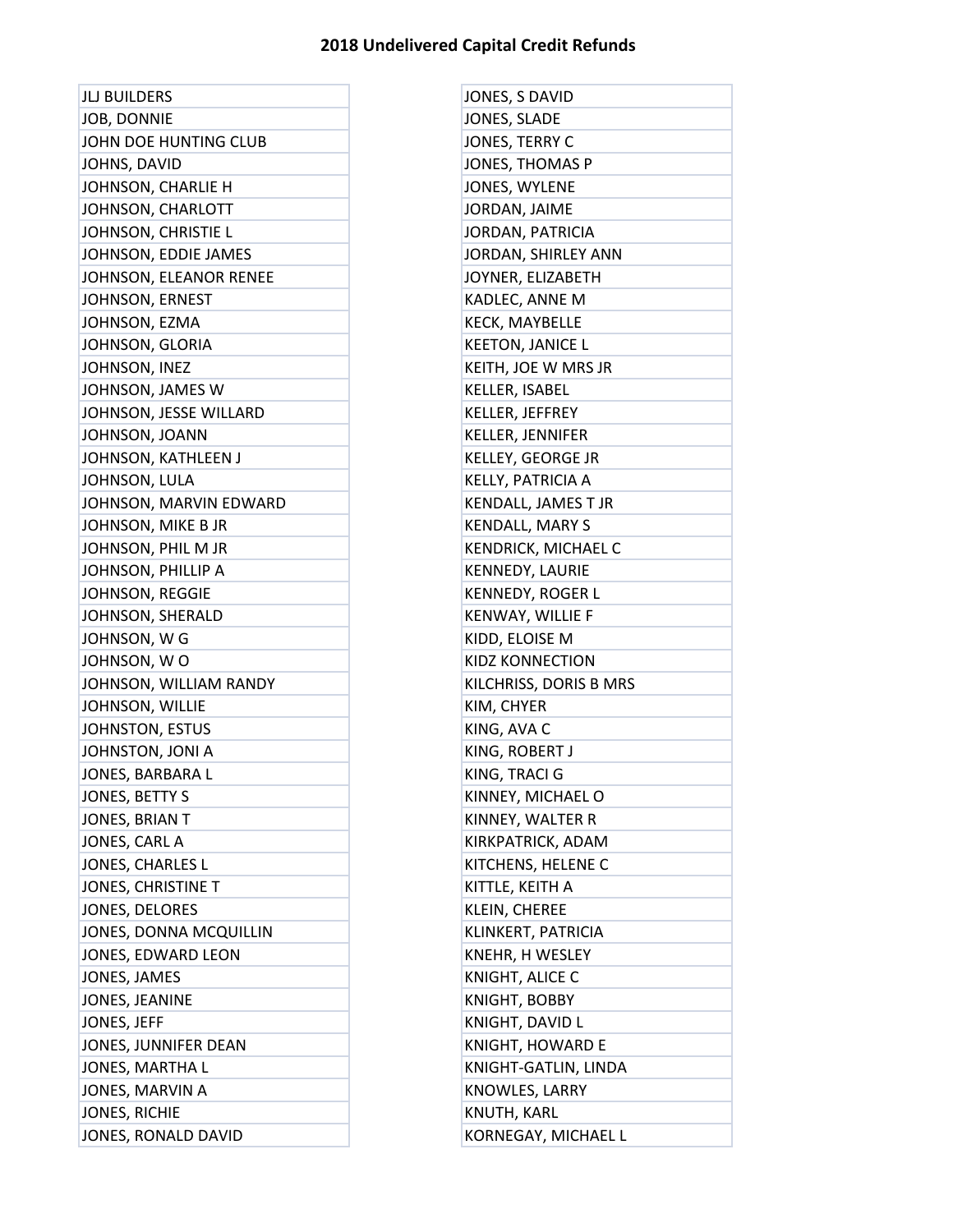| <b>KRAFTSMEN'S ASSOCIATION</b> | LESTER, DAVID            |
|--------------------------------|--------------------------|
| <b>KRIVANEK, PETER R</b>       | LESTER, PERRI DIANNE     |
| KROLL, KENNETH WILLIAM         | LESTER, TIM              |
| KRUSE, SANDRA J                | LEVERETT, ELIZABETH      |
| KUYPER, KEITH                  | LEVERETTE, WILLIAM R     |
| <b>KVIEN, ROGER J</b>          | LEWIS, GEORGE R          |
| <b>LT BUILDERS</b>             | LEWIS, KIM               |
| LABINE, AL                     | LEWIS, MARVIN DWAYNE     |
| LACY, DAVID M                  | LILES, JAMES D           |
| LADD, GLADYS                   | LILES, NANCY A           |
| LALUMIERE, GILL                | LINDSEY, FLOYD J         |
| LAMB, NICOLE LEE               | LINDSEY, TRACY V         |
| LAMINACK, SUE                  | <b>LITTLE MANS STORE</b> |
| LANDERS, JAMES GREGORY         | LITTLE, CHARLES J        |
| LANE, KAREN E                  | LITTLE, CLEVELAND        |
| LANE, SANDRA J                 | LITTLE, DEBORAH B        |
| LANEY, E S MRS                 | LITTLE, MARJORIE         |
| LANFORD, MIKE                  | LITTLE, MIKE             |
| LANGDON, NANCY                 | LIVINGSTON, GLEN         |
| LANGSTON, DONNA                | LLOYD, DANIEL A          |
| LANGSTON, MIKE                 | LOCKE, ROBERT G          |
| LANIER, SIDNEY BRYAN           | LOCKETT, EULA            |
| LASSETER, LAINE                | LOGAN, TIMOTHY           |
| LASSITER, ROBERT               | LOGSTON, KIMBERLY M      |
| LAUD, FARRELL                  | LOKEN, SHEILA S          |
| LAW, CHARLES                   | LONG, CATHERINE          |
| LAWRENCE, MICKEY               | LONG, CLYDE M            |
| LAYFIELD, DARREN               | LONG, SONYA              |
| LAYNE, JIMMIE L                | LONG, STEPHEN GREG       |
| LAZENBY, DONALD                | LOONEY, LAURA L          |
| LBI DEVELOPEMENT               | LOPEZ, MARY BETH         |
| LE BLANC, ROLAND               | LORD, HARRY W            |
| LEACH, ROBERT                  | LOTT, TIMOTHY            |
| LEAVELL, NOLAN D REV           | LOVELADY, MARCUS L SR    |
| LEDBETTER, DEONNA              | LOVINS, CLAUDE LEE       |
| LEDERER, CONRAD                | LOWERY, BRYAN            |
| LEE, BILLY L                   | LOWERY, JENNIFER M       |
| LEE, DAMON S                   | LOWERY, OSWALD           |
| LEE, HELEN RUTH                | LOWERY, TIMOTHY          |
| LEE, JOHN E                    | LOWERY, WILLIAM P        |
| LEE, LYNDA                     | LUCAS, ALBERT LEVI       |
| LEE, VERNON                    | LUCAS, DONNIE AARON      |
| LEGAN, ANDREA MENDEZ           | LUMMUS, KEITH            |
| LEGGETT, DEBBIE                | LYNCH, GEORGE R          |
| LENTZ, MARCUS                  | LYNCH, HELEN PATRICIA    |
| LEONARD, CLAUDE                | LYNCH, JERRY GLENN       |
| LESLIE, TAMMY                  | LYNCH, MARY              |

| LESTER, DAVID            |
|--------------------------|
| LESTER, PERRI DIANNE     |
| LESTER, TIM              |
| LEVERETT, ELIZABETH      |
| LEVERETTE, WILLIAM R     |
| LEWIS, GEORGE R          |
| LEWIS, KIM               |
| LEWIS, MARVIN DWAYNE     |
| LILES, JAMES D           |
| LILES, NANCY A           |
| LINDSEY, FLOYD J         |
| LINDSEY, TRACY V         |
| <b>LITTLE MANS STORE</b> |
| LITTLE, CHARLES J        |
| LITTLE, CLEVELAND        |
| LITTLE, DEBORAH B        |
| LITTLE, MARJORIE         |
| LITTLE, MIKE             |
| LIVINGSTON, GLEN         |
| LLOYD, DANIEL A          |
| LOCKE, ROBERT G          |
| LOCKETT, EULA            |
| LOGAN, TIMOTHY           |
| LOGSTON, KIMBERLY M      |
| LOKEN, SHEILA S          |
| LONG, CATHERINE          |
| LONG, CLYDE M            |
| LONG, SONYA              |
| LONG, STEPHEN GREG       |
| LOONEY, LAURA L          |
| LOPEZ, MARY BETH         |
| LORD, HARRY W            |
| LOTT, TIMOTHY            |
| LOVELADY, MARCUS L SR    |
| LOVINS, CLAUDE LEE       |
| LOWERY, BRYAN            |
| LOWERY, JENNIFER M       |
| LOWERY, OSWALD           |
| LOWERY, TIMOTHY          |
| LOWERY, WILLIAM P        |
| LUCAS, ALBERT LEVI       |
| LUCAS, DONNIE AARON      |
| LUMMUS, KEITH            |
| LYNCH, GEORGE R          |
| LYNCH, HELEN PATRICIA    |
| LYNCH, JERRY GLENN       |
| LYNCH, MARY              |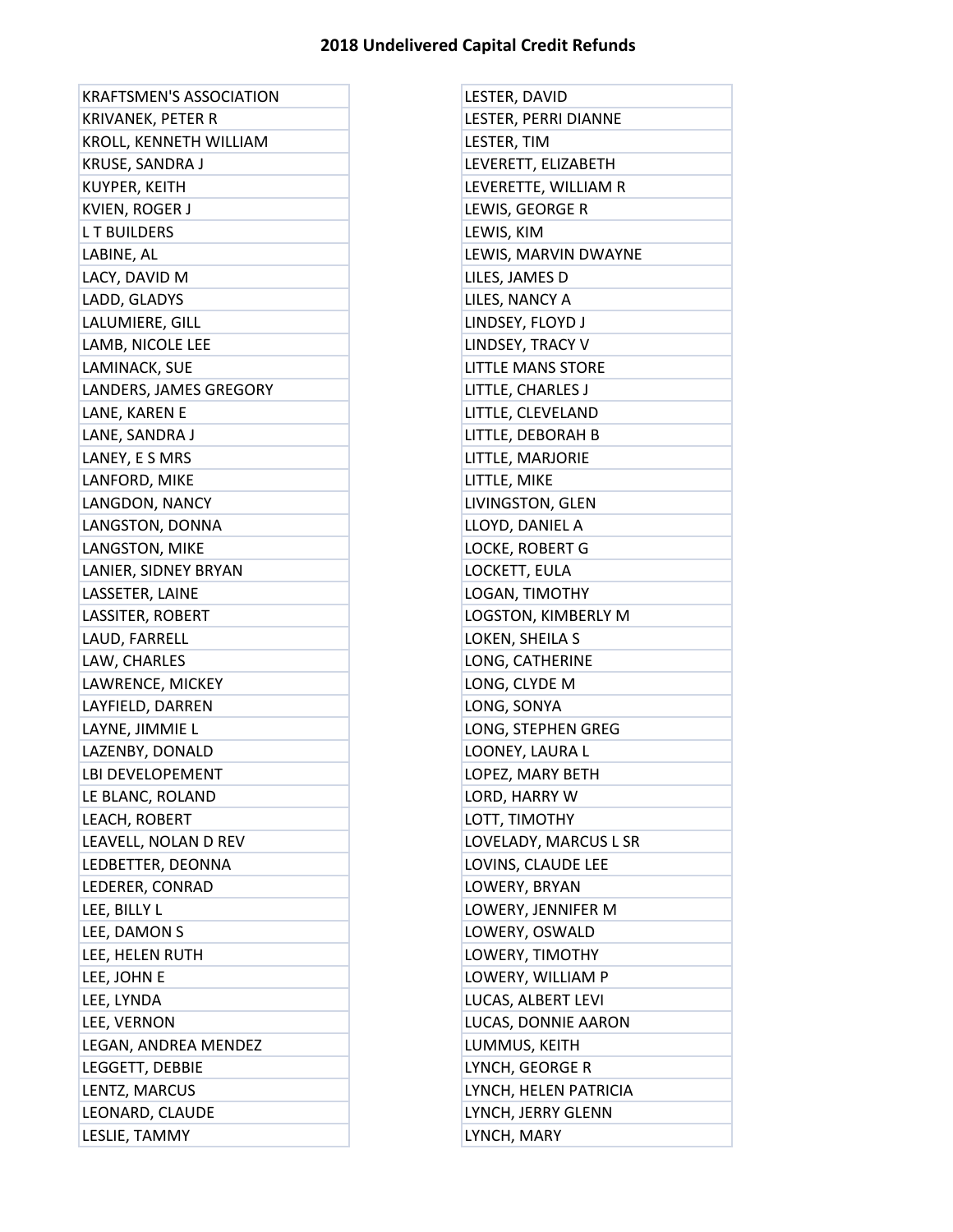÷

| LYNN, VERNIQUE                 | MCBERRY, WESLEY           |
|--------------------------------|---------------------------|
| MACDONALD, ARTHUR L            | MCBRIDE, CW               |
| MADDOX, DELMA JR               | MCBROOM, MARK D           |
| MADDOX, DELMA L III            | MCCALLUM, CATHERINE       |
| MADDOX, R F                    | MCCARTY, JAMES D          |
| MADDOX, ROGER D                | MCCARTY, LYNN             |
| MAINES, JESSIE                 | MCCOMB, TINA LOUISE       |
| MAJORS, HORACE JR              | MCCOOK, GREG              |
| MALESKI, CHERYL A              | MCCOWELL, RONALD          |
| MALLORY, COLISH                | MCCOY, CAMIE A            |
| MANGHAM, JOHN D                | MCCOY, JOHN L             |
| MANGHAM, LOETTE                | MCCRARY, KEITH            |
| MANGHAM, W W                   | MCDANIEL, BENNIE          |
| MANGRUM, GLORIA S              | MCDOUGAL, NOLAN           |
| MANLEY, RAY A                  | MCELFRESH, BLAINE LEE     |
| MARABLE, DOROTHY E             | MCELMURRAY, SCMRS         |
| <b>MARLEY COOLING TOWER CO</b> | MCELROY, ANISSA SUE       |
| MARSHALL, DENNIS L             | MCELROY, JAMES H          |
| MARTIN, ANDREW W               | MCELROY, NELLIE MRS       |
| MARTIN, ANGELIA                | MCGEE, FRANCES            |
| MARTIN, BOBBY T SR             | MCGRATH, TIM              |
| MARTIN, CHARLES WAYNE          | MCGRUDER, RALPH           |
| MARTIN, LEE                    | MCGUFFEY, REGINA          |
| MARTIN, SAM L JR               | MCGUIRE, CONNIE R         |
| MARTIN, SHEREE L               | MCGUIRE, JAMES G          |
| MARTIN, T B                    | MCINTOSH, DENISE L        |
| MARTIN, TENEKA C               | MCKINNEY, DAVID B         |
| <b>MARTIN, TRAVIS B</b>        | MCKINNEY, GEORGE W JR     |
| MARTIN, WZ                     | MCKNIGHT, GINGER M        |
| MASICOTT, MALVIN M             | MCKUHEN, CHARLES          |
| MASK, JASON                    | MCLAUGHLIN, MICHAEL TROY  |
| MASON, ELVA J MRS              | MCLAUGHLIN, TIM J         |
| MASSEY, MARY                   | MCMICHAEL, DYKE E         |
| MASSINGILL, ALICE FAY          | MCMILLAN, BJ              |
| MATHEWS, CLJR                  | MCMILLAN, DAVID RICK      |
| <b>MATHEWS, CHRISTOPHER J</b>  | MCNEILL, PHILLIP W        |
| MATHEWS, DONNY L               | <b>MCPHERSON, PAULA S</b> |
| MATHEWS, KEN                   | MCSWAIN, PAM              |
| MATHIS, BARBARA A              | MEADOWS, JESSIE WAYNE     |
| <b>MATHIS, FRED BUSH</b>       | MEADOWS, KATHERINE L      |
| MATTHEWS, DOUGLAS W            | MEARES, JOSEPH            |
| MAULDIN, CHAD A                | MEEKS, ANGELA             |
| MAYO, BOBBY                    | MEEKS, DONALD H JR        |
| MAYS, GEORGE C                 | MELVIN, WILLIE MAE        |
| MAYS, JULIA A                  | MERCER, BILL D            |
| MAYS, LILLIE M                 | MERRITT, KENNETH JR       |
| MCALLISTER, JUSTIN             | MERRIWEATHER, SANDRA G    |
|                                |                           |

| MCBERRY, WESLEY          |
|--------------------------|
| MCBRIDE, CW              |
| MCBROOM, MARK D          |
| MCCALLUM, CATHERINE      |
| MCCARTY, JAMES D         |
| MCCARTY, LYNN            |
| MCCOMB, TINA LOUISE      |
| MCCOOK, GREG             |
| MCCOWELL, RONALD         |
| MCCOY, CAMIE A           |
| MCCOY, JOHN L            |
| MCCRARY, KEITH           |
| MCDANIEL, BENNIE         |
| MCDOUGAL, NOLAN          |
| MCELFRESH, BLAINE LEE    |
| MCELMURRAY, SCMRS        |
| MCELROY, ANISSA SUE      |
| MCELROY, JAMES H         |
| MCELROY, NELLIE MRS      |
| MCGEE, FRANCES           |
| MCGRATH, TIM             |
| MCGRUDER, RALPH          |
| MCGUFFEY, REGINA         |
| MCGUIRE, CONNIE R        |
| MCGUIRE, JAMES G         |
| MCINTOSH, DENISE L       |
| MCKINNEY, DAVID B        |
| MCKINNEY, GEORGE W JR    |
| MCKNIGHT, GINGER M       |
| MCKUHEN, CHARLES         |
| MCLAUGHLIN, MICHAEL TROY |
| MCLAUGHLIN, TIM J        |
| MCMICHAEL, DYKE E        |
| MCMILLAN, B J            |
| MCMILLAN, DAVID RICK     |
| MCNEILL, PHILLIP W       |
| MCPHERSON, PAULA S       |
| MCSWAIN, PAM             |
| MEADOWS, JESSIE WAYNE    |
| MEADOWS, KATHERINE L     |
| MEARES, JOSEPH           |
| MEEKS, ANGELA            |
| MEEKS, DONALD H JR       |
| MELVIN, WILLIE MAE       |
| MERCER, BILL D           |
| MERRITT, KENNETH JR      |
| MERRIWEATHER, SANDRA G   |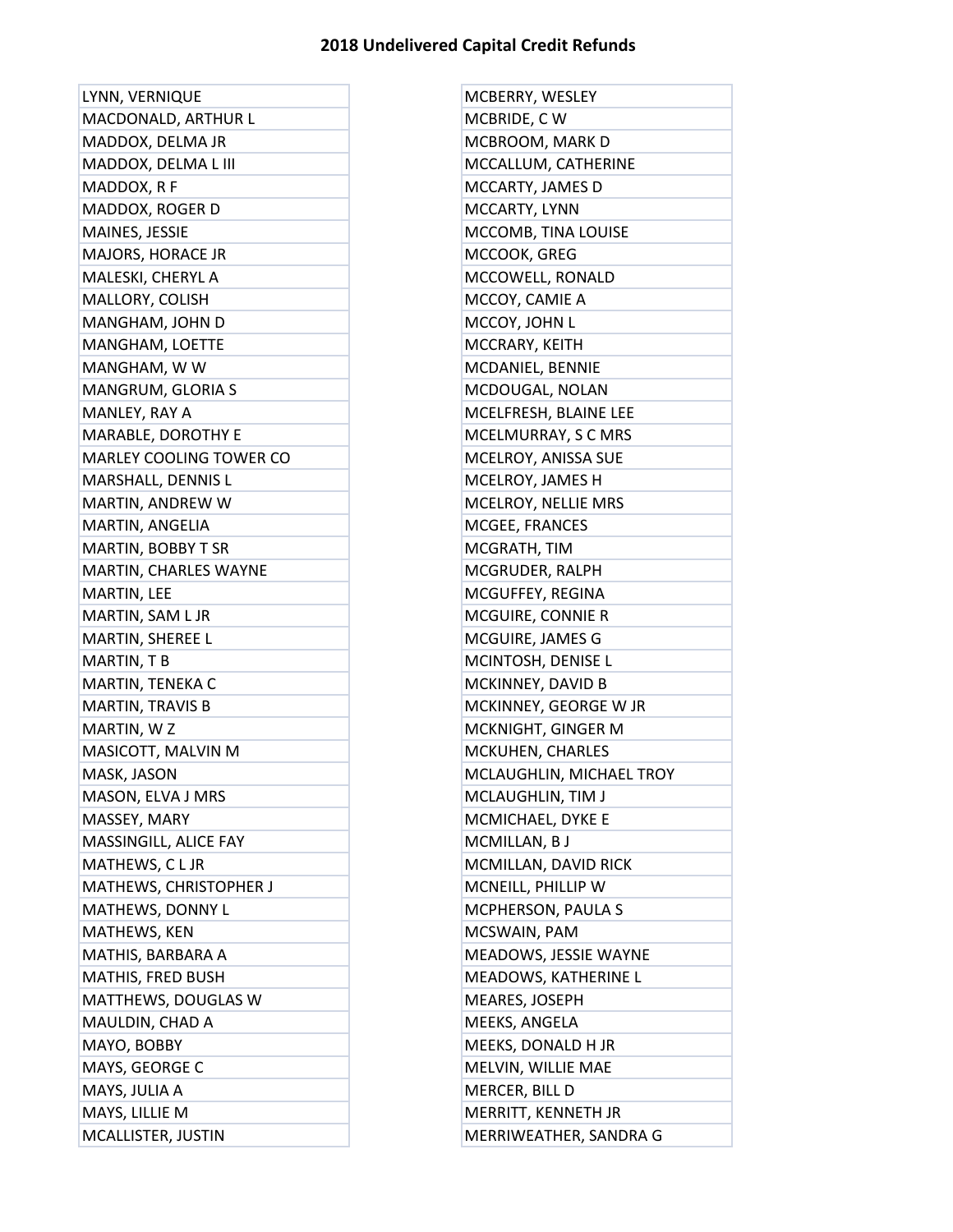MESSER, WAYNE MEURER, JEFFREY MICROTEL INC MIDDLE GA ARCHERY MIDDLEBROOKS, GARY MIDDLEBROOKS, GWENDOLYN D MIDDLEBROOKS, KIMBERLY L MIDDLEBROOKS, MOZELLA E MILLER, EBONY N MILLER, HARRY L JR MILLER, JAMES C MILLER, JOSEPH O MILLER, JUDY L MILLER, KELVIN JEVON MILLER, MILDRED G MILLS, HEATHER S MILLS, JOHN J MILLS, MILDRED A MILLSAP, BRENDA VESS MILNER, FRANK MILNER, ROBERT J SR MILNER, WILLIAM CHARLES JR MILSTEIN, BRAD MILTON, RICHARD W MIMS, ROGER A MITCHELL, EVA MAE MITCHELL, JEANNETTE MITCHELL, MARY N MITCHELL, THOMAS MITCHELL, WENDY J MITCHELL, WILLIAM MITCHELL, WILLIAM N MOLTON, FRANCES MONCRIEF, CLIFFORD MOODY, JOHN D MOODY, SELBY G MOON, G REX MOORE, ARVEL H MOORE, BRANDI M MOORE, DANIEL C MOORE, JAMES K MOORE, JANNIE P MOORE, JOHN RICHARD MOORE, JOSEPHINE M MOORE, LEROY MOORE, LORI A MOORE, RAY C

| MOORE, ROBERT             |
|---------------------------|
| MOORE, SAMUEL CHRISTOPHER |
| MOORE, TERRY D            |
| MOORE, VIRGINIA T         |
| MORGAN, MARY ANN          |
| MORGAN, OPAL E            |
| MORGAN, SHEILA KAYE H     |
| MORGAN, W A               |
| MORRA, CAROL L            |
| MORRILL, TROY C           |
| MORRIS, BESSIE            |
| MORRIS, BILLY D JR        |
| MORRIS, CANDY T           |
| MORRIS, DEREK LEE         |
| <b>MORRIS, DON</b>        |
| MORRIS, GREG              |
| MORRIS, JAMES W           |
| MORRIS, JOE T             |
| MORRIS, KELLY             |
| MORRIS, LISA              |
| MORRIS, TERESA            |
| MORRISON, WANDA C         |
| MORTON, LOUIS             |
| MOSS, DAVID WESLEY DBA    |
| MOTES, SONIA R            |
| MUELLER, TOM R            |
| MULLEN, ELIZABETH P       |
| <b>MULLINS, ROBERT</b>    |
| MUMFORD, M NEIL           |
| MURPHY, BONNIE            |
| MURPHY, DORA M            |
| MURPHY, JENNIFER          |
| MURPHY, MATTIE            |
| MURPHY, MATTIE RUTH       |
| MURRAY, J R               |
| MURRAY, JOHN FRANKLIN     |
| MUZIK, RITA               |
| MYERS, LORI M             |
| MYERS, PATRICIA           |
| NASH, ELLEN DALE          |
| NAVARRO, JOE              |
| NEAL, DOROTHY             |
| NEAL, JAMES               |
| NEAL, RALPH               |
| NEAL, ROGER JR            |
| NEEL, JOHN                |
| NELSON, DENNIS W          |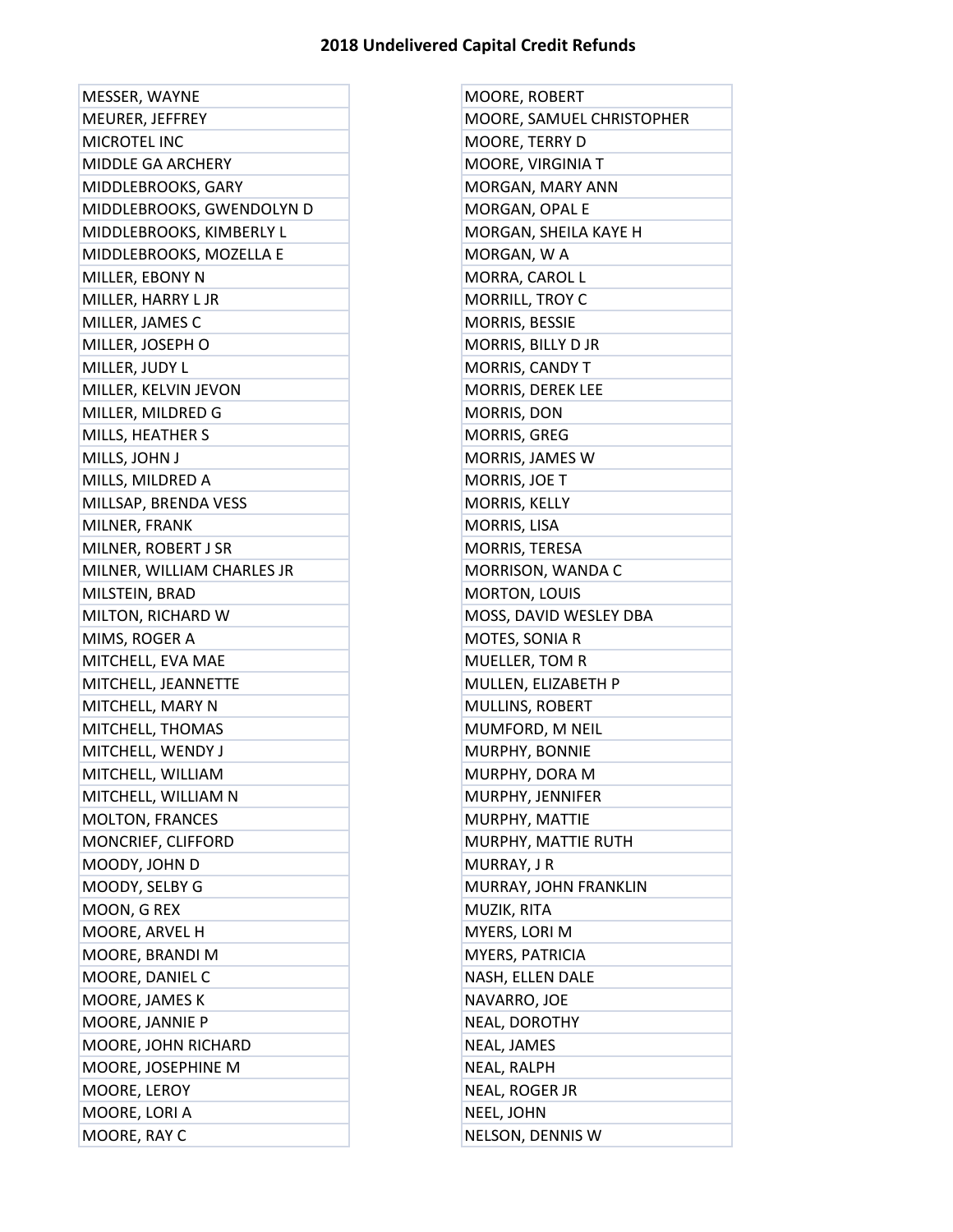| <b>NELSON, MARIE S</b>     | PARKS, MATTIE           |
|----------------------------|-------------------------|
| NEWBERRY, EDWARD           | PARKS, NETTIE           |
| NEWMAN, BRENDA S           | PARKS, ROBERT L         |
| NEWSOME, CHARLES           | PARKS, RUFUS            |
| NEWSOME, PATRICIA M        | PARKS, WILLIAM          |
| NEWTON, JEANIE             | PARROTT, JOE ALLEN      |
| NEWTON, WILLIE C           | PARSONS, CHRISTY R      |
| NIBLETT, MICHAEL           | PARTON, MARTHA          |
| NICHOLS, SHERRY            | PATEL, CHANDRA          |
| NICHOLSON, DEVOE           | PATEL, J C              |
| NIX, DEAN                  | PATRIOT HOME BUILDERS   |
| NIX, DONNA C               | PATTEN, DAVID KEITH     |
| NOBLES, JOLENE             | PATTON, KEVIN T         |
| NOON, FRANK                | PATTON, SUSAN D         |
| <b>NORTHRUP, CHARLES R</b> | PAYNE, EARL P           |
| <b>NOVAK, RICK</b>         | PEARSON, KEVIN DWAIN    |
| OAK HAVEN GOLF CLUB        | PEARSON, W E            |
| OAKLEY, OLLIE P            | PEEK, BJ                |
| O'BRIEN, DENNIS            | PENDLEY, CLARENCE W     |
| O'BRIEN, MICHAEL E         | PENECHAR, MARY F        |
| <b>ODOM, TAMARA S</b>      | PENNINGTON, DORIS       |
| <b>OGLETREE, ANNIE</b>     | PENNINGTON, RON O       |
| <b>OGLETREE, GERRI</b>     | PENNYMAN, ALBERTA       |
| O'NEAL, ANNE L             | PENNYMAN, OBIE          |
| O'NEAL, ELLIS R            | PENUEL, CHRISTOPHER A   |
| O'NEAL, JOHNNIE PEARL      | PERKINS, CW             |
| ORBIN, WILLIAM C           | PERNELL, JAMES W        |
| <b>OTAST REPAIR SERV</b>   | PERRY, DAVID T          |
| OURSLER, J R               | PERRY, KEITH            |
| OVERSTREET, W DAN REV      | PETERS, PAMELA DENISE   |
| <b>OVERTURF, A SCOTT</b>   | PETERS, RICHARD LEE     |
| <b>OVERTURF, OLETTE</b>    | PETERSON, ALAN          |
| <b>OWENS, JANICE</b>       | PETTIS, LOUISE          |
| <b>OWENS, MARTHA</b>       | PHILLIPS, JOSEPH S      |
| OXLEY, LISA A              | PHILLIPS, MICHAEL       |
| PADBERG, JAMES R           | PHILLIPS, MICHELE F     |
| PADGETT, GRADY C           | PHILLIPS, RICHARD J     |
| PAGE, JAMES R JR           | PHILLIPS, RONALD GEORGE |
| PALMER, JANE L             | PHINAZEE, WILLIE JR     |
| PARK SERVICE-BOTTLED WATER | PHIPPEN, LISA F         |
| PARKER, CHARLES D          | PIERCE, TERRY M         |
| PARKER, DENECE E           | PIERCE, WOODROW         |
| PARKER, ROBERT             | PIKE, RANDALL A         |
| PARKER, STANFORD           | PILKINTON, PATRICIA D   |
| PARKS, DENNIS              | PINHOLSTER, J MICHEAL   |
| PARKS, ISABELL             | PITTS, GERALDINE        |
| PARKS, MAGNOLIA            | PITTS, MELISSA C        |

| PARKS, MATTIE           |
|-------------------------|
| PARKS, NETTIE           |
| PARKS, ROBERT L         |
| PARKS, RUFUS            |
| PARKS, WILLIAM          |
| PARROTT, JOE ALLEN      |
| PARSONS, CHRISTY R      |
| PARTON, MARTHA          |
| PATEL, CHANDRA          |
| PATEL, J C              |
| PATRIOT HOME BUILDERS   |
| PATTEN, DAVID KEITH     |
| PATTON, KEVIN T         |
| PATTON, SUSAN D         |
| PAYNE, EARL P           |
| PEARSON, KEVIN DWAIN    |
| PEARSON, W E            |
| PEEK, BJ                |
| PENDLEY, CLARENCE W     |
| PENECHAR, MARY F        |
| PENNINGTON, DORIS       |
| PENNINGTON, RON O       |
| PENNYMAN, ALBERTA       |
| PENNYMAN, OBIE          |
| PENUEL, CHRISTOPHER A   |
| PERKINS, CW             |
| PERNELL, JAMES W        |
| PERRY, DAVID T          |
| PERRY, KEITH            |
| PETERS, PAMELA DENISE   |
| PETERS, RICHARD LEE     |
| PETERSON, ALAN          |
| PETTIS, LOUISE          |
| PHILLIPS, JOSEPH S      |
| PHILLIPS, MICHAEL       |
| PHILLIPS, MICHELE F     |
| PHILLIPS, RICHARD J     |
| PHILLIPS, RONALD GEORGE |
| PHINAZEE, WILLIE JR     |
| PHIPPEN, LISA F         |
| PIERCE, TERRY M         |
| PIERCE, WOODROW         |
| PIKE, RANDALL A         |
| PILKINTON, PATRICIA D   |
| PINHOLSTER, J MICHEAL   |
| PITTS, GERALDINE        |
| PITTS, MELISSA C        |
|                         |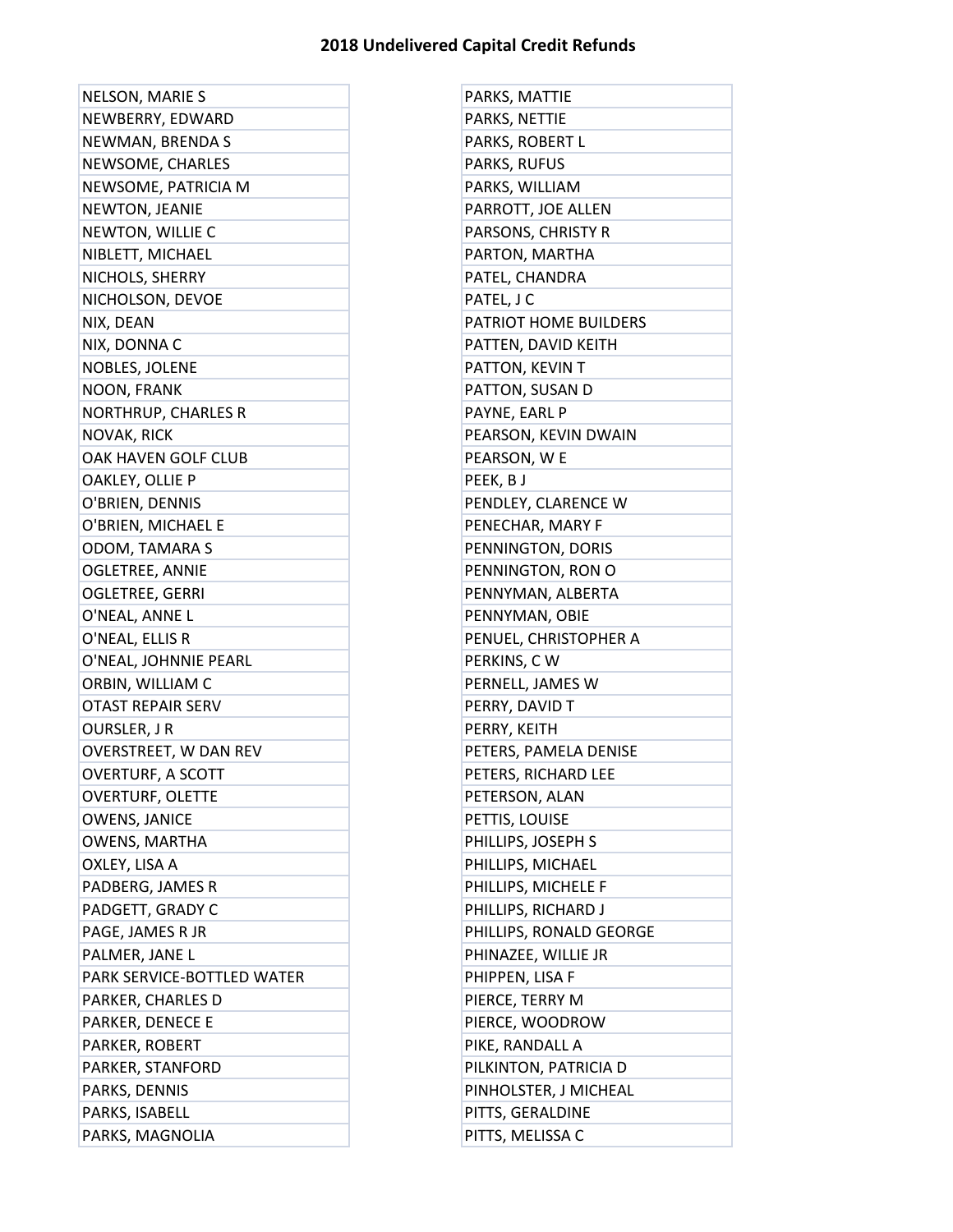| PLOWMAN, NANCY      | RAULERSON, SARAH            |
|---------------------|-----------------------------|
| POHL, JEFFERY M     | RAWLINS, GERALD W           |
| POINTER, NATHAN     | RAY, TED H                  |
| PONDER, RACHEL P    | REDDING, TOM                |
| POPE, BURNAM        | REDFEARN, JAMES MARK        |
| POPE, DWIGHT D      | REECE, ESTES E              |
| POPE, ETHEL MILNER  | REED, DOROTHY               |
| POPE, HARVEY DAVIS  | REEVES, FREDRICK H          |
| PORTER, CECIL J     | REEVES, JOEL                |
| POWELL, GARY L      | REFUGE CHRISTIAN FELLOWSHIP |
| POWERS, ALICE V     | REID, WILLIAM L             |
| POWERS, ANGELIA E   | REMBERT, JOHNNY             |
| POWERS, JAMES T     | RENDER, JOHN                |
| POWERS, MISSY       | RENFROE, SALLIE BROWN       |
| POWERS, RICK C      | REVIERE, DEXTER             |
| PRATHER, CORA MAE   | REYNOLDS, ESTA L            |
| PRATHER, JEANETTE   | REYNOLDS, MILLARD B         |
| PRATHER, JOHNNY C   | REYNOLDS, THEORA S          |
| PRESLEY, DARRELL D  | RHODES, WARREN              |
| PRESSLEY, DONNA     | RHOTEN, TERRI L             |
| PRICE, DWAYNE       | RICHARD, NANCY              |
| PRICE, LOUISE J     | RICHARDSON, ROBERT          |
| PRICE, TAMMY        | RICKMAN, LARRY              |
| PRINCE, MARTHA      | RIDER, DEWAYNE H            |
| PROPANE GAS SERVICE | RIDGWAY, ED                 |
| PRUIETT, ALANA      | RIGG, KEVIN                 |
| PRUITT, ARTHUR A    | RIGNEY, VERNIECE            |
| PUCHADES, OLGA      | RILEY, ANGELA               |
| PUCKETT, CLINTON    | RILEY, PATSY                |
| PUCKETT, TONI H     | RINER, LEE                  |
| PUGH, RONALD DEAN   | RINGROSE, MIRIAM A          |
| PURVIS, AUDRY       | ROBBINS, DAN                |
| PYE, ISIAH          | ROBERTS AND GRIFFITH HOMES  |
| PYKE, CARL LEWIS    | ROBERTS, ALOE E             |
| QUEEN, DWIGHT       | ROBERTS, B F MRS            |
| RABURN, EL          | ROBERTS, BOBBY              |
| RADFORD, JERITTA    | ROBERTS, DONALD             |
| RADFORD, KAREN JEAN | ROBERTS, FRANCES            |
| RAFFIELD, AUDREY    | ROBERTS, HELEN C            |
| RAGSDALE, LESSIE    | ROBERTS, JERRY W            |
| RAINES, BRANETTE    | ROBERTS, LEONARD            |
| RAINES, CURTIS SR   | ROBERTS, RHONDA A           |
| RAINES, LILLIAN     | ROBERTSON, RANDALL          |
| RAINEY, BETTY A     | ROBERTSON, RANDALL A        |
| RAINEY, DALLIS H JR | ROBINSON, CHARLES           |
| RANEY, WILLIE       | ROBINSON, CHARLES D         |
| RATTERREE, CALVIN D | ROBINSON, DAVID SHANE       |

| RAULERSON, SARAH                     |                             |
|--------------------------------------|-----------------------------|
| RAWLINS, GERALD W                    |                             |
| RAY, TED H                           |                             |
| REDDING, TOM                         |                             |
| REDFEARN, JAMES MARK                 |                             |
| REECE, ESTES E                       |                             |
| REED, DOROTHY                        |                             |
| REEVES, FREDRICK H                   |                             |
| REEVES, JOEL                         |                             |
|                                      | REFUGE CHRISTIAN FELLOWSHIP |
| REID, WILLIAM L                      |                             |
| REMBERT, JOHNNY                      |                             |
| RENDER, JOHN                         |                             |
| RENFROE, SALLIE BROWN                |                             |
| REVIERE, DEXTER                      |                             |
| REYNOLDS, ESTA L                     |                             |
| REYNOLDS, MILLARD B                  |                             |
| REYNOLDS, THEORA S                   |                             |
| RHODES, WARREN                       |                             |
| RHOTEN, TERRI L                      |                             |
| RICHARD, NANCY                       |                             |
| RICHARDSON, ROBERT                   |                             |
| RICKMAN, LARRY                       |                             |
| RIDER, DEWAYNE H                     |                             |
| RIDGWAY, ED                          |                             |
| RIGG, KEVIN                          |                             |
| RIGNEY, VERNIECE                     |                             |
| RILEY, ANGELA                        |                             |
| RILEY, PATSY                         |                             |
| RINER, LEE                           |                             |
| RINGROSE, MIRIAM A                   |                             |
| ROBBINS, DAN                         |                             |
|                                      | ROBERTS AND GRIFFITH HOMES  |
| ROBERTS, ALOE E                      |                             |
| ROBERTS, B F MRS                     |                             |
| ROBERTS, BOBBY                       |                             |
| ROBERTS, DONALD                      |                             |
| ROBERTS, FRANCES                     |                             |
| ROBERTS, HELEN C                     |                             |
| ROBERTS, JERRY W<br>ROBERTS, LEONARD |                             |
| ROBERTS, RHONDA A                    |                             |
| ROBERTSON, RANDALL                   |                             |
| ROBERTSON, RANDALL A                 |                             |
| ROBINSON, CHARLES                    |                             |
| ROBINSON, CHARLES D                  |                             |
| ROBINSON, DAVID SHANE                |                             |
|                                      |                             |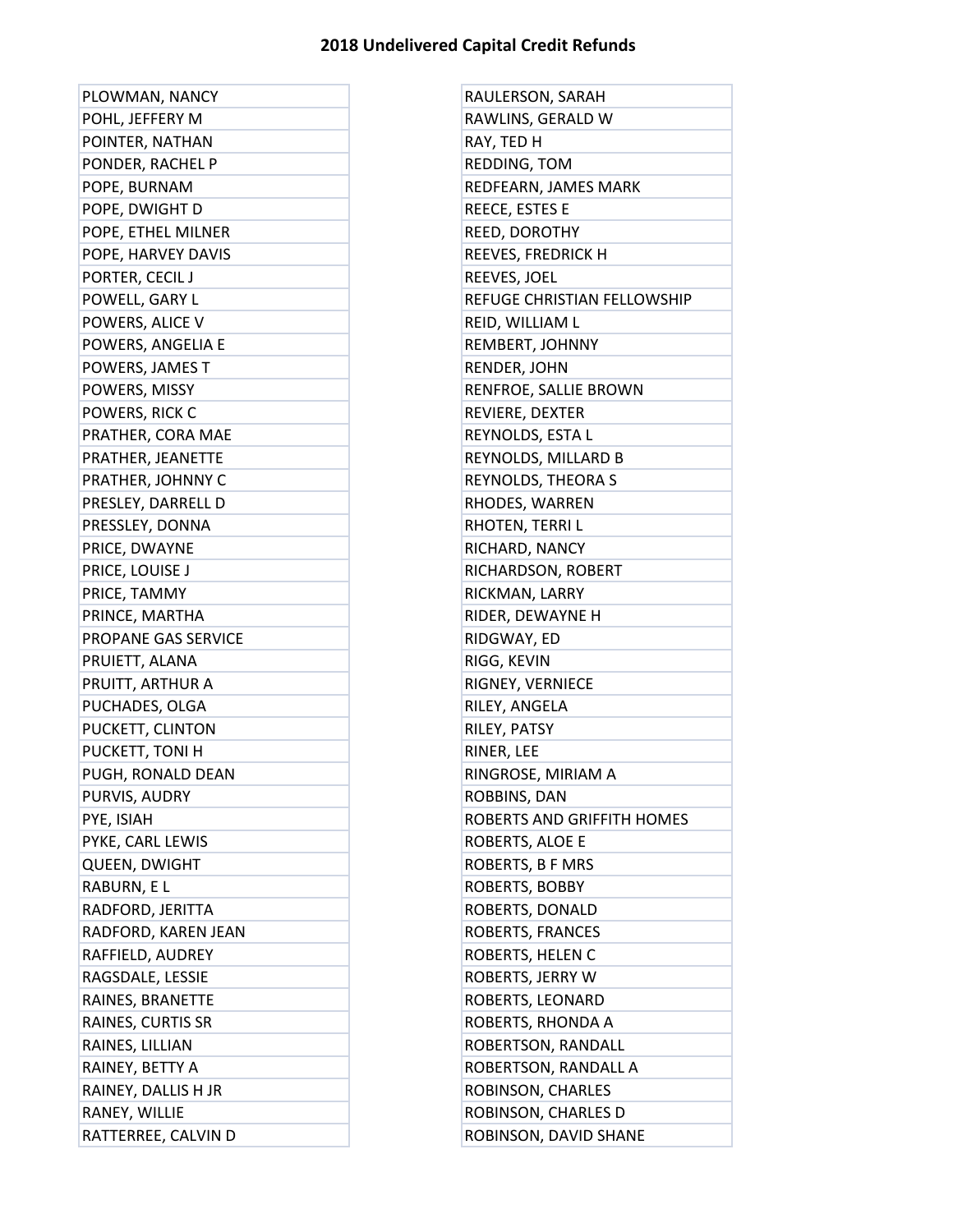| ROBINSON, ELDER W STANLEY | SANDERS, MARK W                     |
|---------------------------|-------------------------------------|
| ROBINSON, IOLA            | SANDERS, OLLIE                      |
| ROBINSON, JENNIFER L      | SANDERS, ROBERT F JR                |
| ROBINSON, JERRIMAIH       | SANDERS, VICKIE                     |
| ROBINSON, LARRY           | SANDS, JUDY D                       |
| ROBITZSCH, GILBERT M      | SANDWICH, ROBERT                    |
| RODDENBERRY, MONTE L      | SANFORD-DRIVER, VIRGINIA AND        |
| ROGERS, KEVIN             | SANTOS, AMY A                       |
| ROHDE, SCOTT              | SANTOS, TONY                        |
| ROLAND, RICKY D           | SAPP, CHARLES                       |
| ROMMEL, PATRICK F         | SAPP, LINDA                         |
| ROOKS, LYNN               | SATTERFIELD, RODNEY                 |
| ROSARIO, JUAN A           | SAULEY, JACK                        |
| ROSE, BENNIE              | SAULS, CAROLINE C                   |
| ROSE, DONNA M             | SAVAGE, TIMOTHY                     |
| ROSS, WALTER P            | SAXTON, NICKIE                      |
| ROSSER, BESSIE            | <b>SCARBROUGH &amp; ROLADER DEV</b> |
| ROSSER, WILLIE A          | <b>SCHALLOT, ROBERT J</b>           |
| ROUCH, SHERRY             | <b>SCHLEIS, DONALD J</b>            |
| ROUSEY, HUBERT C          | SCHMITZ, DAVID                      |
| ROWELL, H M               | SCHMITZ, MARK                       |
| ROYALS, LEONARD MRS       | SCHRIMSHIRE, LESLIE                 |
| ROZIER, CHARLES C         | SCHROEDER, TIMOTHY                  |
| ROZIER, JAMES C           | <b>SCOTT, CHRISTINE</b>             |
| ROZIER, JAMES JR          | SCOTT, JOSEPH A                     |
| ROZIER, RICHARD           | <b>SCOTT, JULIE</b>                 |
| RUBIO, CHRISTINA          | SCOTT, RUSSELL                      |
| RUDDER, DON               | <b>SCOTT, STEVE</b>                 |
| RUEPP, FRANK              | SCOTT, TIMOTHY                      |
| RUFFIN, JOYCE             | <b>SCOTT, TROY L</b>                |
| RUFFIN, PEGGY H           | SEAMON, THELMA F                    |
| RUFFIN, SYLVESTER         | SEAMSTER, MERRITT                   |
| RUSH, JIM K               | SEARS, CATHY J                      |
| RUSHIN, WH                | SELF, DONNIE E                      |
| RUSSELL, SONJA D          | SELF, TILMAN E                      |
| <b>RUSTIN, THOMAS M</b>   | SELLERS, WARREN ELLIOTT JR          |
| RUTLAND, ALICE            | SENTELLE, AMY LYNN                  |
| RUTLAND, OLIVIA B         | SEWELL, ANNIE M                     |
| RYAN, DEAN                | SHADRICK, MELINDA JO                |
| RYAN, ELIZABETH RAINEY    | SHANNON, JO ANNE                    |
| SALAZAR, BERNARD          | SHAW, DAVID A                       |
| SALES, RUTH               | SHAW, JOHN                          |
| <b>SALON ONE SOUTH</b>    | SHAW, JUDY                          |
| SAMS, SHARON K            | SHAW, LEWIS E                       |
| SANDEFUR, CHRISTOPHER     | SHAW, RANDALL                       |
| SANDEFUR, EUGENE F        | SHAW, RONALD                        |
| SANDER, ALICE C           | SHAW, THOMAS J                      |

| SANDERS, MARK W                     |
|-------------------------------------|
| SANDERS, OLLIE                      |
| SANDERS, ROBERT F JR                |
| SANDERS, VICKIE                     |
| SANDS, JUDY D                       |
| SANDWICH, ROBERT                    |
| SANFORD-DRIVER, VIRGINIA AND        |
| SANTOS, AMY A                       |
| SANTOS, TONY                        |
| SAPP, CHARLES                       |
| SAPP, LINDA                         |
| SATTERFIELD, RODNEY                 |
| SAULEY, JACK                        |
| SAULS, CAROLINE C                   |
| SAVAGE, TIMOTHY                     |
| <b>SAXTON, NICKIE</b>               |
| <b>SCARBROUGH &amp; ROLADER DEV</b> |
| SCHALLOT, ROBERT J                  |
| <b>SCHLEIS, DONALD J</b>            |
| SCHMITZ, DAVID                      |
| SCHMITZ, MARK                       |
| SCHRIMSHIRE, LESLIE                 |
| SCHROEDER, TIMOTHY                  |
| <b>SCOTT, CHRISTINE</b>             |
| SCOTT, JOSEPH A                     |
| SCOTT, JULIE                        |
| <b>SCOTT, RUSSELL</b>               |
| <b>SCOTT, STEVE</b>                 |
| SCOTT, TIMOTHY                      |
| SCOTT, TROY L                       |
| SEAMON, THELMA F                    |
| SEAMSTER, MERRITT                   |
| SEARS, CATHY J                      |
| SELF, DONNIE E                      |
| SELF, TILMAN E                      |
| SELLERS, WARREN ELLIOTT JR          |
| SENTELLE, AMY LYNN                  |
| SEWELL, ANNIE M                     |
| SHADRICK, MELINDA JO                |
| SHANNON, JO ANNE                    |
| SHAW, DAVID A                       |
| SHAW, JOHN                          |
| SHAW, JUDY                          |
| SHAW, LEWIS E                       |
| SHAW, RANDALL                       |
| SHAW, RONALD                        |
| SHAW, THOMAS J                      |
|                                     |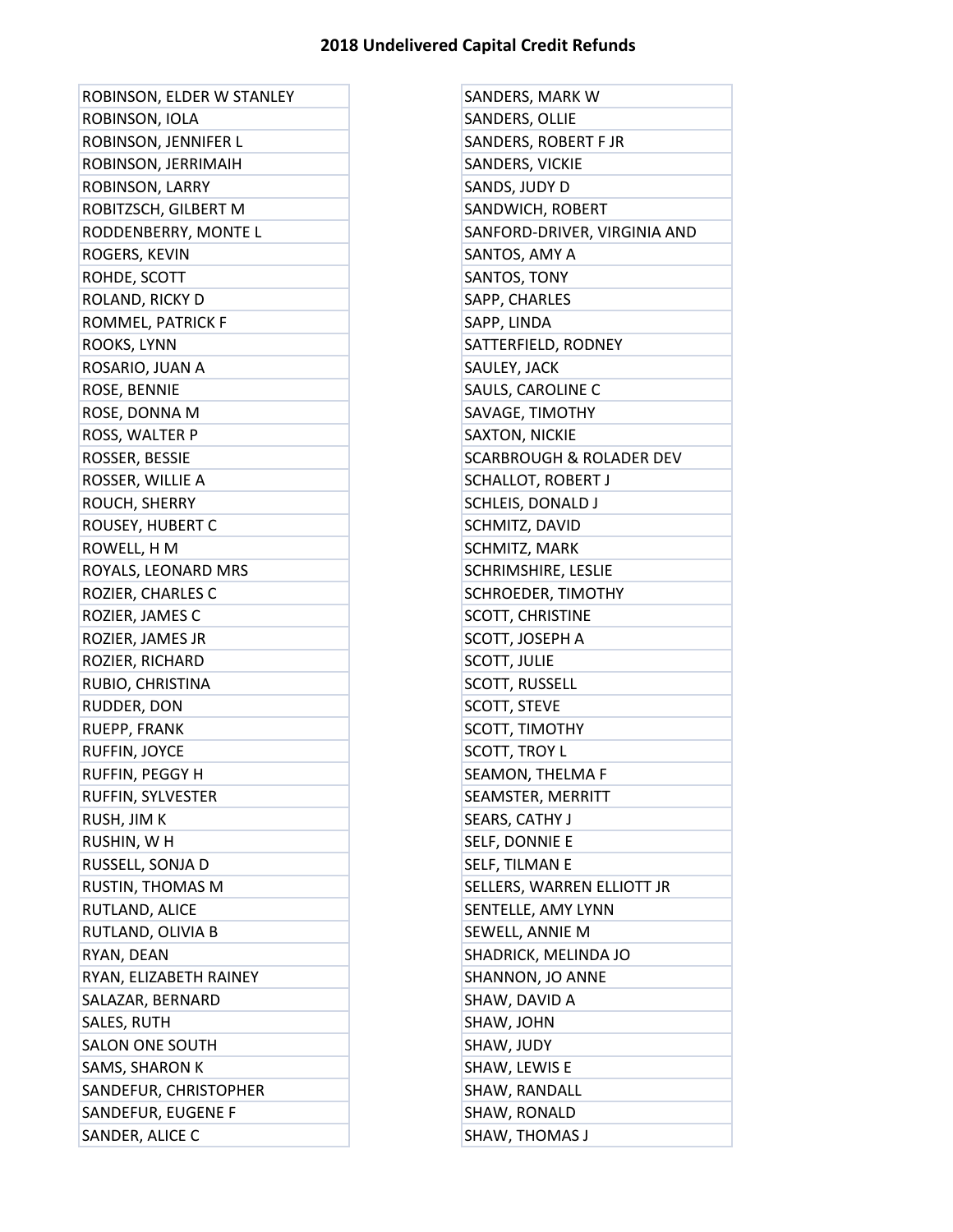| SHAWHAN, BRAD E           | SMITH, GORDY              |
|---------------------------|---------------------------|
| SHEDD, KENNETH            | SMITH, HAYWOOD            |
| SHEFFIELD, HORACE         | SMITH, HORACE             |
| SHEFFIELD, JAY            | SMITH, JAMES MITCHELL     |
| SHELLEY, JAMES            | SMITH, JAMES OTIS         |
| SHELNUTT, PHYLLIS M       | SMITH, JOHNNY             |
| SHELTON, ELLA LEE         | SMITH, JOSEPH M SR        |
| SHEPHERD, CHARLES L JR    | SMITH, KIM                |
| SHERMAN, JIMMY LEE        | SMITH, LL JR              |
| SHIELDS, MIKE             | SMITH, MARGARET           |
| SHINALL, JAMES D          | SMITH, MARGIE R           |
| SHIPMAN, FREDDIE L        | SMITH, MARTHA L           |
| SHIVERS, LINETTE          | SMITH, MICHAEL L          |
| SIBLEY, LORENE            | SMITH, MICHAEL WAYNE      |
| SILVER, JOANNA L          | SMITH, MONTY DALE         |
| SILVER, TONYA M           | SMITH, OSCAR WAYNE        |
| SIMMONS, CHARLIE R        | SMITH, PHILLIP MICHAEL II |
| SIMMONS, WILBUR           | SMITH, RICHARD P          |
| SIMON, SHELIA             | SMITH, RICKY KEN          |
| SIMPSON, BLAKE            | SMITH, ROBERT C           |
| SIMPSON, HERBERT B JR     | SMITH, RUTH               |
| SIMPSON, JACKIE E         | SMITH, SANDRA J           |
| SIMPSON, MARTHA           | SMITH, SHERIE T           |
| SIMS, JIMMY LEE           | SMITH, SIDNEY             |
| SINCLAIR, LAURIE R        | SMITH, SUSAN C            |
| SKAGGS, SUSAN             | SMITH, TAMMIE             |
| SKELTON, CARL T           | SMITH, W LESLIE           |
| <b>SKELTON, PEGGY Y</b>   | SMITH, WAYNE              |
| SKINNER, JEANNIE ANGELA   | SMITH, WENDELL W          |
| SLATON, TH                | SMITH, WILLIAM H III      |
| <b>SLATON, WESS</b>       | SMITH, WILLIE A           |
| SLENTZ, ALLEN E           | <b>SNELLING, GRACE</b>    |
| SMALL, CHARLIE            | SNOWDEN, LORETTA          |
| SMITH, ALICE A            | SOLLENBERGER, JOE C       |
| SMITH, ANTHONY GLEN       | SORRELL, HAROLD G         |
| SMITH, BERNARD            | SORROW, TOMMY             |
| SMITH, BETTY J            | SOUTHERS, TIMOTHY D       |
| SMITH, CHARLES            | SPARKS, ART M             |
| SMITH, CHRISTINE          | SPEAR, J B MRS JR         |
| SMITH, CLARA C            | SPELCE, WILLIAM V         |
| SMITH, CONDOR             | SPELL, STACI              |
| SMITH, DARLENE            | SPENCER, CAROLYN Y        |
| SMITH, DORA JANE REALTORS | SPENCER, CHAD A           |
| SMITH, ERNEST L           | SPILLERS, NETTIE          |
| SMITH, EVELYN             | SPIRES, ROBERT            |
| SMITH, FRANKIE            | SPIRES, SHEILA J          |
| SMITH, GENEVA             | SPOON, PAMELA             |
|                           |                           |

| SMITH, GORDY              |
|---------------------------|
| SMITH, HAYWOOD            |
| SMITH, HORACE             |
| SMITH, JAMES MITCHELL     |
| SMITH, JAMES OTIS         |
| SMITH, JOHNNY             |
| SMITH, JOSEPH M SR        |
| SMITH, KIM                |
| SMITH, LL JR              |
| SMITH, MARGARET           |
| SMITH, MARGIE R           |
| SMITH, MARTHA L           |
| SMITH, MICHAEL L          |
| SMITH, MICHAEL WAYNE      |
| SMITH, MONTY DALE         |
| SMITH, OSCAR WAYNE        |
| SMITH, PHILLIP MICHAEL II |
| SMITH, RICHARD P          |
| SMITH, RICKY KEN          |
| SMITH, ROBERT C           |
| SMITH, RUTH               |
| SMITH, SANDRA J           |
| SMITH, SHERIE T           |
| SMITH, SIDNEY             |
| SMITH, SUSAN C            |
| SMITH, TAMMIE             |
| SMITH, W LESLIE           |
| SMITH, WAYNE              |
| SMITH, WENDELL W          |
| SMITH, WILLIAM H III      |
| SMITH, WILLIE A           |
| SNELLING, GRACE           |
| SNOWDEN, LORETTA          |
| SOLLENBERGER, JOE C       |
| SORRELL, HAROLD G         |
| SORROW, TOMMY             |
| SOUTHERS, TIMOTHY D       |
| SPARKS, ART M             |
| SPEAR, J B MRS JR         |
| SPELCE, WILLIAM V         |
| SPELL, STACI              |
| SPENCER, CAROLYN Y        |
| SPENCER, CHAD A           |
| SPILLERS, NETTIE          |
| SPIRES, ROBERT            |
| SPIRES, SHEILA J          |
| SPOON, PAMELA             |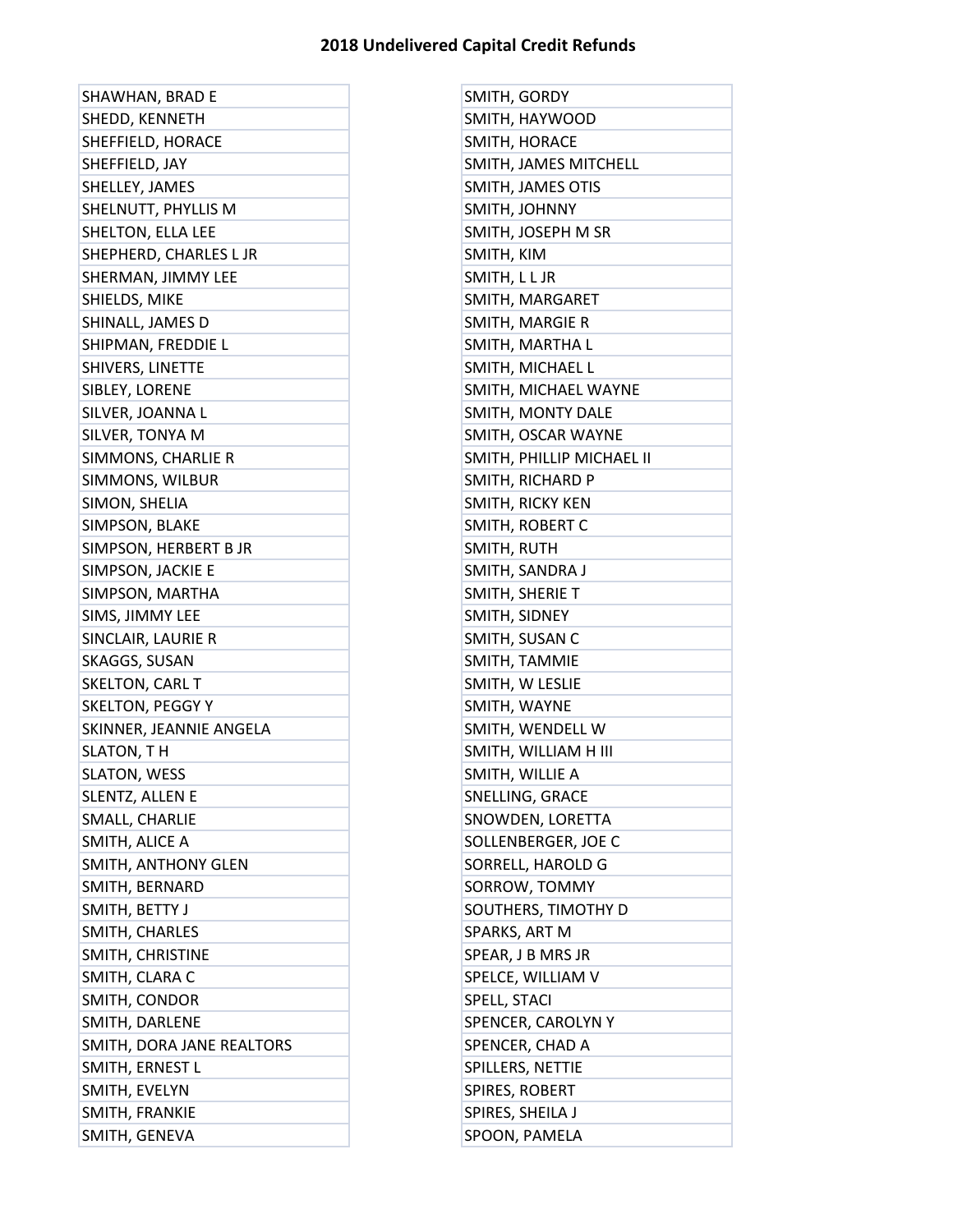| <b>SPRIGGS, TRACY O</b>       | SWAIN, TABATHA               |
|-------------------------------|------------------------------|
| STAKE, STEVEN L               | SWAIN, TERESA A              |
| STALLION, J P                 | SWANCEY, JIMMY               |
| STALLMAN, WENDY               | SWANSON, LINDA               |
| STAMPS, HELEN                 | SWETNAM, ERIC SEAN           |
| STANDIFER, TEMEKA D           | SWETT, WILMA JANIECE         |
| STANFIELD, DEBORAH            | SWINT, VANESS                |
| STANSELL, RODNEY E            | SYKES, LEE                   |
| <b>STAPLES, TONYA NICHOLE</b> | TALBOT, CHRISTINA MICHELLE   |
| STAPLETON, LAURA CRAIG        | <b>TALLEY, DOROTHY</b>       |
| STAPLETON, PAMELA             | <b>TARLETON, PHILLIP R</b>   |
| STARKS, JEANETTE              | TARVER, LATITIA D            |
| STARKS, JOHN T                | TATE, CEDRIC C               |
| STATE YMCA OF GEORGIA         | TAYLOR, BOBBY J SR           |
| STATHAM, JACKIE L             | <b>TAYLOR, GALDYS</b>        |
| STEELE, DAVID                 | TAYLOR, HASKELL              |
| STEGALL, BARBARA J            | <b>TAYLOR, KATHIE</b>        |
| STEPHENS, EVELYN C            | TAYLOR, MERRITT S            |
| STEPHENS, JOHN MILTON         | <b>TAYLOR, OSCAR W</b>       |
| STEPHENS, KAREN               | TAYLOR, RACHEL D             |
| STEPHENS, STANLEY D           | <b>TAYLOR, SANDY LEE</b>     |
| STEPHENS, URSULA T            | TAYLOR, THOMAS               |
| STERLING, JEFF                | TEAL, JAMES                  |
| STEVENS, CARL D               | TEEMS, BETTY L               |
| STEWART, AL D                 | TESTON, KENNETH JR & MELISSA |
| STEWART, BRENDA S             | THAXTON, SHERRY K            |
| STEWART, DREENA S             | THE HOME PLACE, INC          |
| <b>STEWART, JAMES R</b>       | THIRD, DALE DUFFEY           |
| STEWART, JAMES R              | THOMAS, GLORIA J             |
| STEWART, MARY                 | THOMAS, JOHN M JR            |
| STEWART, ROBERT A             | THOMAS, JULIA S              |
| STEWART, WALTER               | THOMAS, WILLIAM R            |
| STEWART-WARR, ANN V           | THOMASON, DOROTHY G          |
| STILES, KIMBERLY              | <b>THOMPSON HOMES</b>        |
| STIPP, KEVIN                  | <b>THOMPSON, JERRY</b>       |
| STOCKING, THOMAS              | THOMPSON, JUSTIN             |
| STONE, LINDA                  | THOMPSON, PATRICIA B         |
| STOREY, HOMER                 | THOMPSON, RICHARD DBA        |
| STOUT, KATHY MICHELLE         | THOMPSON, SHELLEY RAE        |
| STRINGER, JAMES C             | THORNTON, RD                 |
| STRINGER, RACHEL Q            | THRASH, RONNIE L             |
| STUBBS, MARJETT               | THRASH, TORY CLERON          |
| SULLIVAN, APRIL C             | THROWER, JOHN C              |
| SUTHERLAND, DAVID             | TIDWELL, MARCUS S JR         |
| <b>SUTTON, DORIS</b>          | <b>TIDWELL, MIKE</b>         |
| SWAHLEN, ARTHUR W III         | TIDWELL, STEVEN A            |
| SWAILS, WILLIAM G             | TILLERY, GERALD              |

| SWAIN, TABATHA               |
|------------------------------|
| SWAIN, TERESA A              |
| SWANCEY, JIMMY               |
| SWANSON, LINDA               |
| <b>SWETNAM, ERIC SEAN</b>    |
| SWETT, WILMA JANIECE         |
| SWINT, VANESS                |
| SYKES, LEE                   |
| TALBOT, CHRISTINA MICHELLE   |
| TALLEY, DOROTHY              |
| <b>TARLETON, PHILLIP R</b>   |
| TARVER, LATITIA D            |
| TATE, CEDRIC C               |
| TAYLOR, BOBBY J SR           |
| TAYLOR, GALDYS               |
| TAYLOR, HASKELL              |
| TAYLOR, KATHIE               |
| <b>TAYLOR, MERRITT S</b>     |
| TAYLOR, OSCAR W              |
| <b>TAYLOR, RACHEL D</b>      |
| <b>TAYLOR, SANDY LEE</b>     |
| TAYLOR, THOMAS               |
| <b>TEAL, JAMES</b>           |
| TEEMS, BETTY L               |
| TESTON, KENNETH JR & MELISSA |
| THAXTON, SHERRY K            |
| THE HOME PLACE, INC          |
| THIRD, DALE DUFFEY           |
| THOMAS, GLORIA J             |
| THOMAS, JOHN M JR            |
| THOMAS, JULIA S              |
| THOMAS, WILLIAM R            |
| THOMASON, DOROTHY G          |
| <b>THOMPSON HOMES</b>        |
| THOMPSON, JERRY              |
| THOMPSON, JUSTIN             |
| THOMPSON, PATRICIA B         |
| THOMPSON, RICHARD DBA        |
| THOMPSON, SHELLEY RAE        |
| THORNTON, RD                 |
| THRASH, RONNIE L             |
| THRASH, TORY CLERON          |
| THROWER, JOHN C              |
|                              |
| TIDWELL, MARCUS S JR         |
| TIDWELL, MIKE                |
| TIDWELL, STEVEN A            |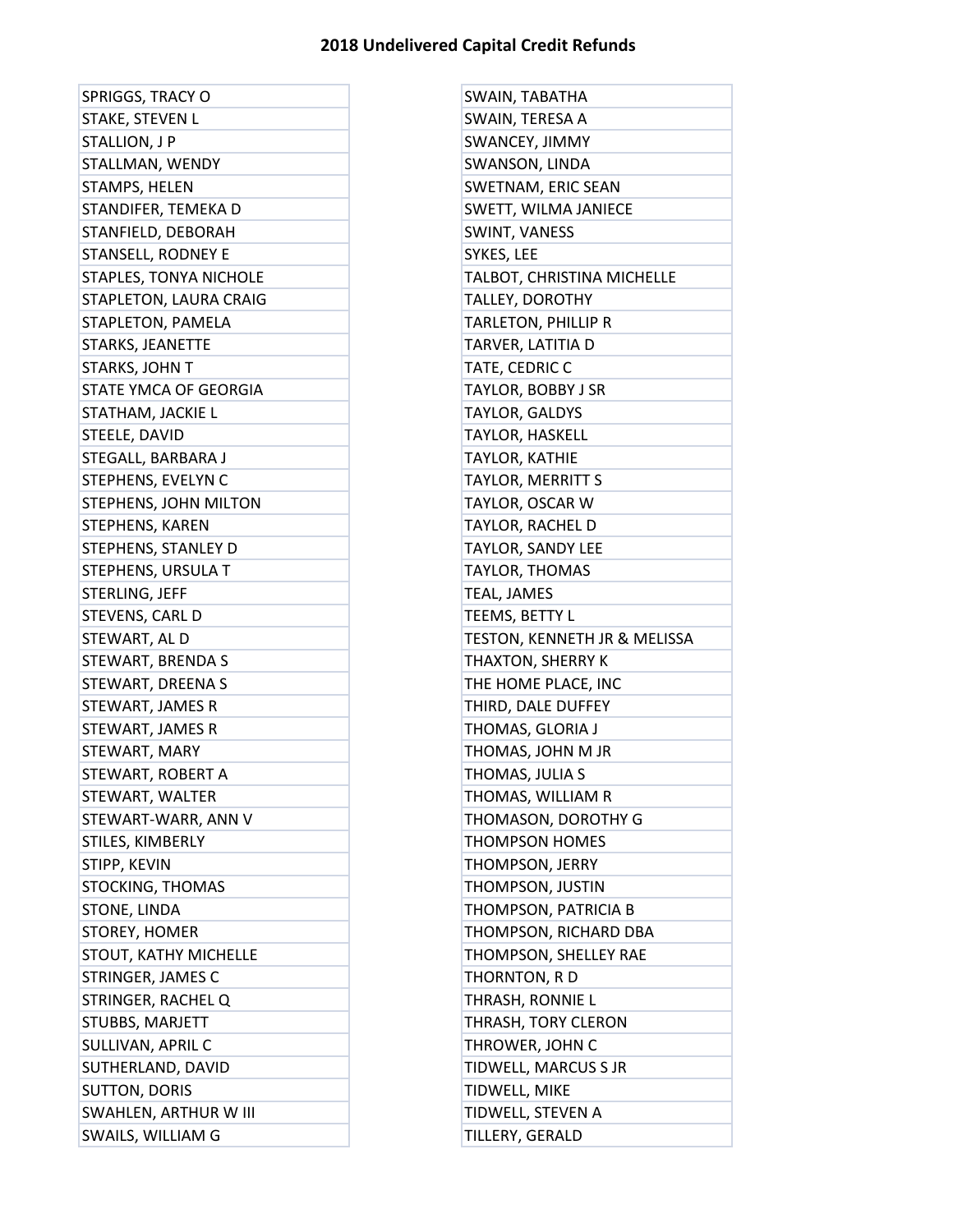| TILLMAN, BARBARA A          | WALKER, JOHN WESTLEY         |
|-----------------------------|------------------------------|
| TINCH, TANZIA ANGELIQUE     | WALKER, LAVINIA J            |
| TINGLE, EMILY F MRS         | <b>WALKER, LOUISE</b>        |
| <b>TODD, FRANK C</b>        | WALKER, OTTO H               |
| TODD, JOHN W                | <b>WALKER, PEARLINE</b>      |
| TOMESTIC, ROBERT A          | WALLACE, BILL                |
| TRAMMELL, JAMES             | WALLACE, CHARLES O JR        |
| TRAMMELL, MAE HENRY         | WALLACE, FRANC               |
| TRANTHAM, DAVID L           | <b>WALLACE, RUBY</b>         |
| TRAYLOR, LOUIS              | <b>WALLACE, SCOTT</b>        |
| TRENTON, PATRICIA M         | <b>WALLIS, MIKE</b>          |
| TRICE, BARBARA J            | WALTER, JAMES                |
| TRI-STATE OUTDOOR MED GROUP | <b>WALTERS, CHARLES F SR</b> |
| <b>TROTTER, SUE ELLEN</b>   | WALTON, DANNY L              |
| TRUE, A DWAYNE              | <b>WALTON, EDITH K</b>       |
| TRUITT, GEORGIA             | WARD, CYNTHIA                |
| TRUTHSEEKER, ABIGAIL A      | WARD, NATHAN A JR            |
| <b>TUCKER, CASEY L</b>      | WARD, SONYA                  |
| <b>TUCKER, MARY B</b>       | WARD, VAN SR                 |
| <b>TUCKER, MICHAEL R</b>    | WARNER, ROBERT JAMES         |
| <b>TUCKER, SHANNON L</b>    | <b>WARREN, BRUCE</b>         |
| TURNER, C M SR              | WARSHAM, YVETTE              |
| TURNER, DANIEL DAVID        | <b>WATERS, KENNETH GLEN</b>  |
| <b>TURNER, JENNIFER</b>     | <b>WATKINS, ANJENIE</b>      |
| TURNER, MARY ELLA           | <b>WATKINS, ANNIE BELL</b>   |
| TURNER, RACHEL              | WATKINS, JENNIFER            |
| <b>TURNER, STEPHANIE J</b>  | WATSON, ANTHONY J            |
| <b>TURNER, VICTOR E</b>     | <b>WATSON, ELEANOR</b>       |
| <b>TYREE, SHEILA</b>        | <b>WATSON, FAYE</b>          |
| UNDERWOOD, EDDIE            | <b>WATSON, ROBERT B</b>      |
| URQUHART, MARJORIE          | WATTS, BARNEY L              |
| VALLEE, CHARLES O           | WATTS, BETTY W               |
| VAN HOUTEN, GARY            | WATTS, RUSSELL L AND DONNA   |
| VAUGHN, LORI NICHOLE        | WEATHERUP, WILLIAM PHILLIP   |
| <b>VEAL, SHERRY D</b>       | WEAVER, JOHN WESLEY          |
| VEATCH, WILLIAM L           | WEAVER, KIMBERLY ANNE        |
| VICKERY, SAMUEL C           | WEAVER, TAMAR                |
| VINING, BUNNIE P            | <b>WEAVER, TIMOTHY B</b>     |
| VINING, CEDRIC              | <b>WEAVER, TYRONE</b>        |
| VISION HOMEBUILDERS INC     | WEBB, JACK JOE               |
| VOGEL, CHRIS                | <b>WEBER, ALICE</b>          |
| WAID, CHARLES               | <b>WEBSTER, BESSIE</b>       |
| WALKER, DANA LYNN           | <b>WEEKS, PAUL N</b>         |
| WALKER, EDWARD              | WELCH, GEORGE I              |
| WALKER, FELICIA A           | WELDON, EL                   |
| <b>WALKER, FREEMAN</b>      | WELLS, MRS EVELYN M          |
| WALKER, JAMES               | WEST, DARYL G                |

| WALKER, JOHN WESTLEY         |
|------------------------------|
| WALKER, LAVINIA J            |
| <b>WALKER, LOUISE</b>        |
| WALKER, OTTO H               |
| <b>WALKER, PEARLINE</b>      |
| <b>WALLACE, BILL</b>         |
| WALLACE, CHARLES O JR        |
| WALLACE, FRANC               |
| <b>WALLACE, RUBY</b>         |
| WALLACE, SCOTT               |
| WALLIS, MIKE                 |
| WALTER, JAMES                |
| <b>WALTERS, CHARLES F SR</b> |
| WALTON, DANNY L              |
| <b>WALTON, EDITH K</b>       |
| WARD, CYNTHIA                |
| WARD, NATHAN A JR            |
| WARD, SONYA                  |
| WARD, VAN SR                 |
| WARNER, ROBERT JAMES         |
| <b>WARREN, BRUCE</b>         |
| WARSHAM, YVETTE              |
| <b>WATERS, KENNETH GLEN</b>  |
| <b>WATKINS, ANJENIE</b>      |
| WATKINS, ANNIE BELL          |
| WATKINS, JENNIFER            |
| <b>WATSON, ANTHONY J</b>     |
| <b>WATSON, ELEANOR</b>       |
| <b>WATSON, FAYE</b>          |
| <b>WATSON, ROBERT B</b>      |
| WATTS, BARNEY L              |
| WATTS, BETTY W               |
| WATTS, RUSSELL L AND DONNA   |
| WEATHERUP, WILLIAM PHILLIP   |
| WEAVER, JOHN WESLEY          |
| WEAVER, KIMBERLY ANNE        |
| WEAVER, TAMAR                |
| WEAVER, TIMOTHY B            |
| <b>WEAVER, TYRONE</b>        |
| WEBB, JACK JOE               |
| <b>WEBER, ALICE</b>          |
| <b>WEBSTER, BESSIE</b>       |
| WEEKS, PAUL N                |
| WELCH, GEORGE I              |
| WELDON, EL                   |
| WELLS, MRS EVELYN M          |
| WEST, DARYL G                |

L,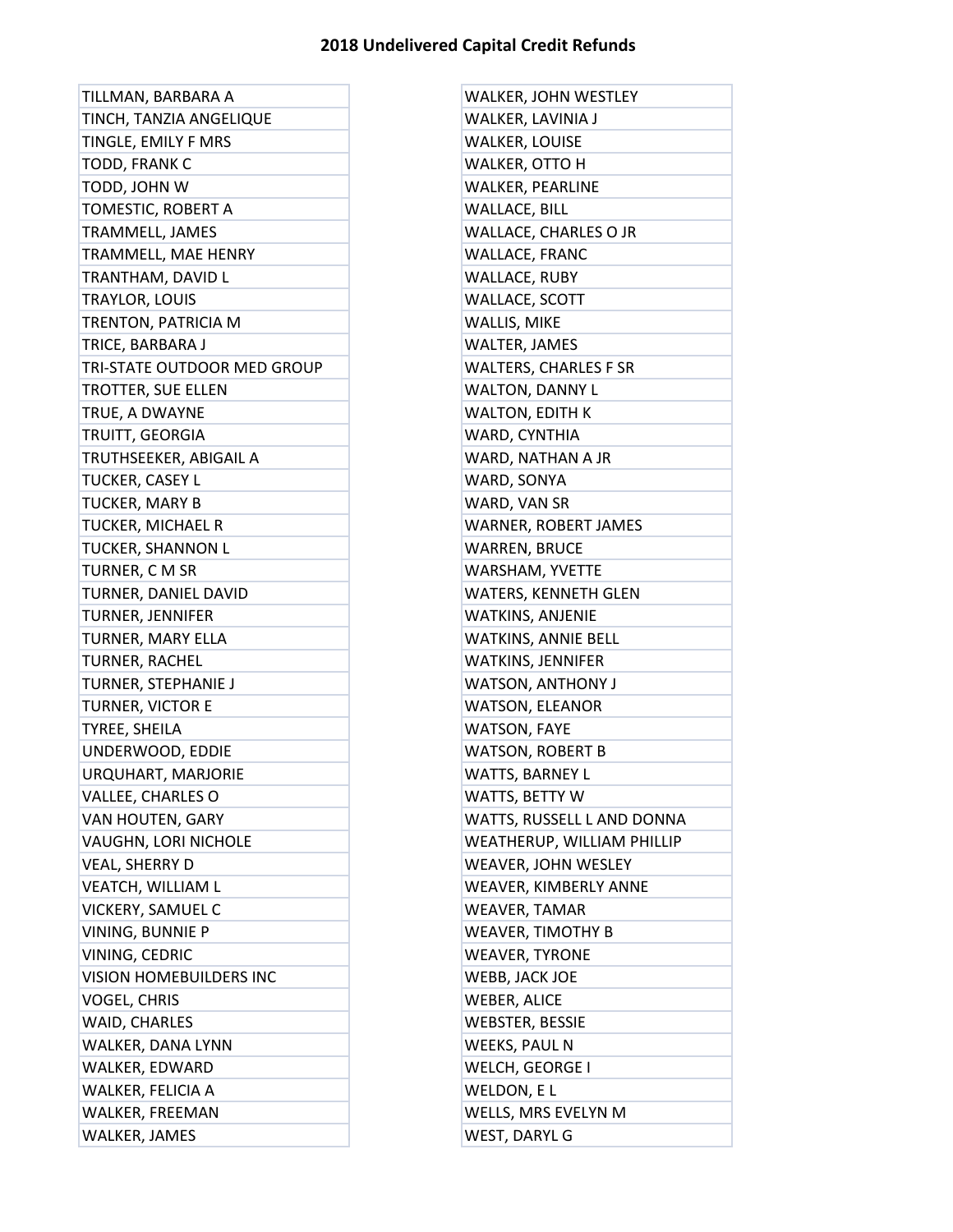÷.

| <b>WEST, EARNESTINE</b>      | WILLIAMS, NORMAN L              |
|------------------------------|---------------------------------|
| <b>WEST, JANNIE MAE</b>      | WILLIAMS, R M                   |
| <b>WEST, STELLA D</b>        | WILLIAMS, ROBERT L              |
| <b>WESTON, CHARLIE</b>       | WILLIAMS, ROBERT L              |
| WETHERINGTON, P W            | WILLIAMS, RONALD DAVID          |
| <b>WHATLEY, LOUISE MISS</b>  | WILLIAMS, TERRY J               |
| WHEELER, CLARENCE J          | WILLIAMSON, BERNICE G           |
| WHELESS, GLORIA O            | WILLIAMSON, BOBBY S             |
| WHIGHAM, MARGARET            | WILLIAMSON, JODY                |
| <b>WHITAKER, RONALD C</b>    | WILLIAMSON, LORENZO             |
| WHITE, JEANETTE              | WILLIAMSON, STEPHEN             |
| <b>WHITE, RODERICK D</b>     | <b>WILLIS, ANTHONY B</b>        |
| <b>WHITFIELD, GRANT R</b>    | WILSON, DAVID                   |
| WHITLEY, DAVID               | WILSON, JACQUELYN LOTT          |
| WHITLEY, MARLENE             | WILSON, JUDITH J                |
| WICHA, KEVIN                 | WILSON, KELLI L                 |
| WIGGINS, WILLIE EDWARD       | WILSON, LEE                     |
| WILBORN, JOHN                | WILSON, MARK EMERY              |
| <b>WILCOX, LARRY KEITH</b>   | <b>WILSON, TERRY</b>            |
| <b>WILDWOOD FARM</b>         | WIMBUSH, EDDIE B                |
| WILEY, BETSY                 | WIMBUSH, SILAS JR               |
| WILEY, KURT                  | WINDHAM, DAWN MARIE             |
| WILHITE, C MICHELLE          | WINDHAM, RAYMOND F              |
| WILKE, HERBERT H             | WINNE, HAROLD J                 |
| WILKERSON, KENNETH           | WISDOM, THELMA J                |
| WILLARD, INGRAM M            | WISE, LEE R JR                  |
| <b>WILLIAMS CONSTRUCTION</b> | <b>WOFFORD, BRAD</b>            |
| <b>WILLIAMS, ANTHONY</b>     | WOLCOTT, FELICIA ZANE           |
| WILLIAMS, BETTY              | WOMACK, MICHAEL VAN             |
| <b>WILLIAMS, BYRON</b>       | WOOD, CONNIE K                  |
| WILLIAMS, CONNIE             | WOOD, ELIZABETH C               |
| <b>WILLIAMS, COREAN E</b>    | WOOD, IRMA K                    |
| WILLIAMS, DAVID M SR         | WOOD, JON H                     |
| WILLIAMS, DINA               | WOOD, MELISSA P                 |
| WILLIAMS, GEORGE JR          | WOOD, THOMAS G                  |
| <b>WILLIAMS, GREGG</b>       | WOODALL, CHARLIE H              |
| <b>WILLIAMS, GREGORY B</b>   | <b>WOODARD, CLAYTON E</b>       |
| WILLIAMS, HENRY H            | WOODS, WILLIAM M JR             |
| WILLIAMS, JAMES D            | <b>WOODY, CHARLES E</b>         |
| WILLIAMS, JANNIE MAE         | <b>WOOTEN, RENEE</b>            |
| WILLIAMS, JESS               | <b>WORLEY, CYNTHIA</b>          |
| WILLIAMS, JESSIE C           | WORTHY, ELIJAH                  |
| WILLIAMS, JOHN STEPHEN       | WORTHY, JOHN L                  |
| WILLIAMS, LILLIA             | WORTHY, ROBERT VAN              |
| WILLIAMS, MAGDALENE          | <b>WORTHY, WILLIE B</b>         |
| WILLIAMS, MINNIE CLARK       | WREN, STUART H                  |
| WILLIAMS, MRS TERRELL        | <b>WRIGHT, CHRISTOPHER JOEL</b> |

| WILLIAMS, NORMAN L              |
|---------------------------------|
| WILLIAMS, R M                   |
| WILLIAMS, ROBERT L              |
| WILLIAMS, ROBERT L              |
| <b>WILLIAMS, RONALD DAVID</b>   |
| WILLIAMS, TERRY J               |
| WILLIAMSON, BERNICE G           |
| WILLIAMSON, BOBBY S             |
| WILLIAMSON, JODY                |
| WILLIAMSON, LORENZO             |
| WILLIAMSON, STEPHEN             |
| <b>WILLIS, ANTHONY B</b>        |
| WILSON, DAVID                   |
| WILSON, JACQUELYN LOTT          |
| WILSON, JUDITH J                |
| WILSON, KELLI L                 |
| WILSON, LEE                     |
| WILSON, MARK EMERY              |
| <b>WILSON, TERRY</b>            |
| WIMBUSH, EDDIE B                |
| WIMBUSH, SILAS JR               |
| WINDHAM, DAWN MARIE             |
| WINDHAM, RAYMOND F              |
| WINNE, HAROLD J                 |
| WISDOM, THELMA J                |
| WISE, LEE R JR                  |
| <b>WOFFORD, BRAD</b>            |
| WOLCOTT, FELICIA ZANE           |
| WOMACK, MICHAEL VAN             |
| WOOD, CONNIE K                  |
| WOOD, ELIZABETH C               |
| WOOD, IRMA K                    |
| WOOD, JON H                     |
| WOOD, MELISSA P                 |
| WOOD, THOMAS G                  |
| WOODALL, CHARLIE H              |
| WOODARD, CLAYTON E              |
| WOODS, WILLIAM M JR             |
| WOODY, CHARLES E                |
| <b>WOOTEN, RENEE</b>            |
| <b>WORLEY, CYNTHIA</b>          |
| WORTHY, ELIJAH                  |
| WORTHY, JOHN L                  |
| WORTHY, ROBERT VAN              |
| WORTHY, WILLIE B                |
| WREN, STUART H                  |
| <b>WRIGHT, CHRISTOPHER JOEL</b> |
|                                 |